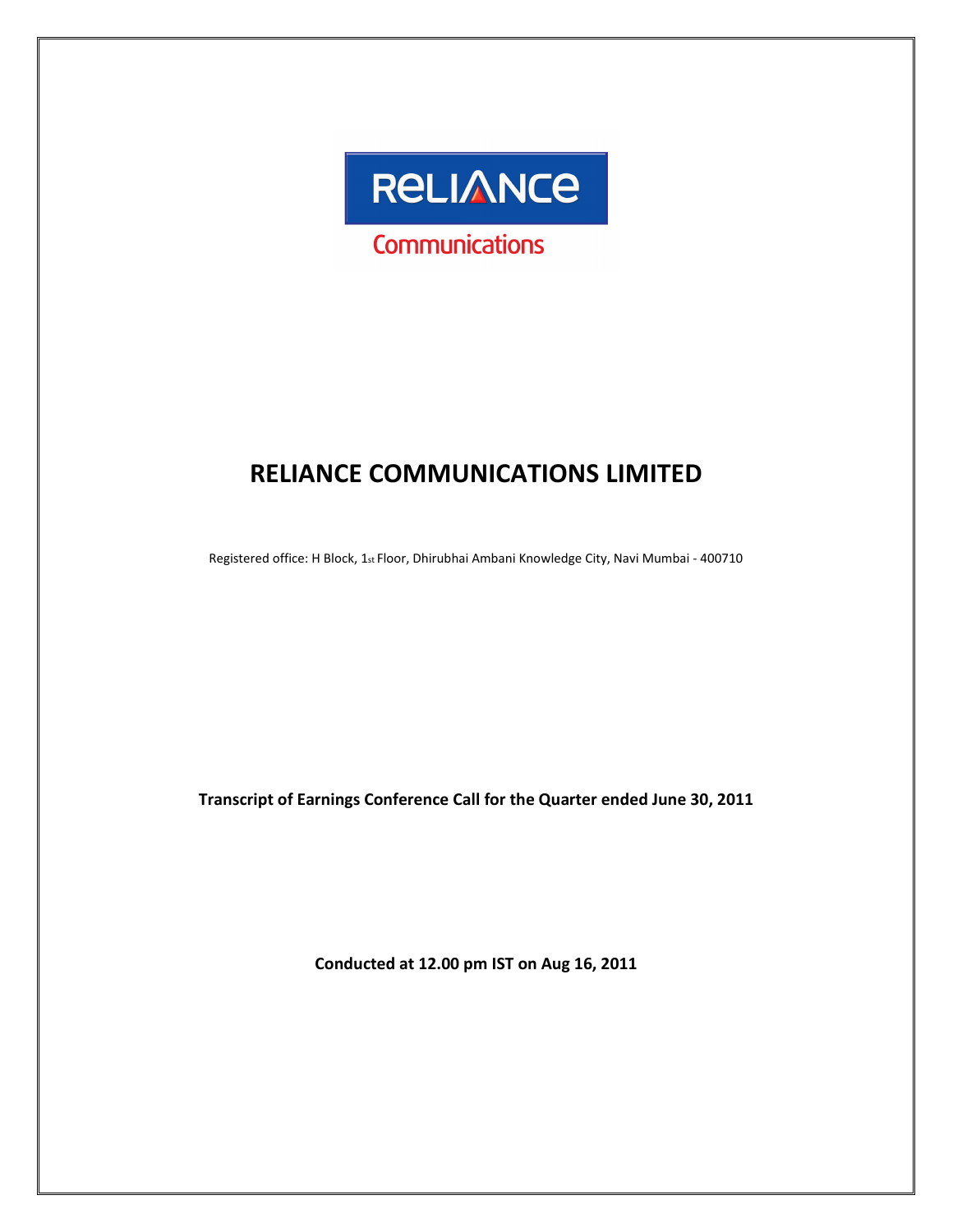# Operator:

Thank you for standing by and welcome to Reliance Communications' global earnings conference call on the Reliance Audio Conferencing platform.

This is Mamta, the moderator for this conference.

At this time, all the participants are in listen-only mode. There will be a presentation followed by a question and answer session at which time if you wish to ask a question, please press \*1 on your telephone. Please be advised, this conference is being recorded today.

Today, we have the senior management from Reliance Communications led by Mr. Syed Safawi along with other colleagues namely Mr. Mahesh Prasad, Mr. Punit Garg, Mr. Sanjay Behl, Mr. Hasit Shukla and Mr. Arvind Narang.

The call will begin with some key observations by Mr. Safawi followed by a question and answer session. I must remind you that the overview and discussions today may include some forward-looking statements that must be viewed in conjunction with the risks that the company faces.

I hand over the call now to Mr. Syed Safawi. Thank you.

#### Syed Safawi:

Thank you, Mamta.

It is a great pleasure to once again welcome all of you to this earnings call to discuss Reliance Communications' financial performance for the quarter ended June 30th 2011.

I am pleased to share with you that RCOM has been able to sustain its performance with fairly stable revenues and margins, not withstanding newer dimensions of competition in the industry.

#### Key highlights for the quarter:

Let me share with you the key highlights of the quarter:

- **1. Revenue:** We have witnessed second consecutive quarter of 3%+ consumption led revenue growth in the wireless business. We believe this trend will continue going forward and expect to achieve consistent revenue growth based on various initiatives undertaken in the last 2-3 quarters
	- RPM: RPM stood at 44 paisa per minute, amongst the highest in the industry and stable for the last 6 consecutive quarters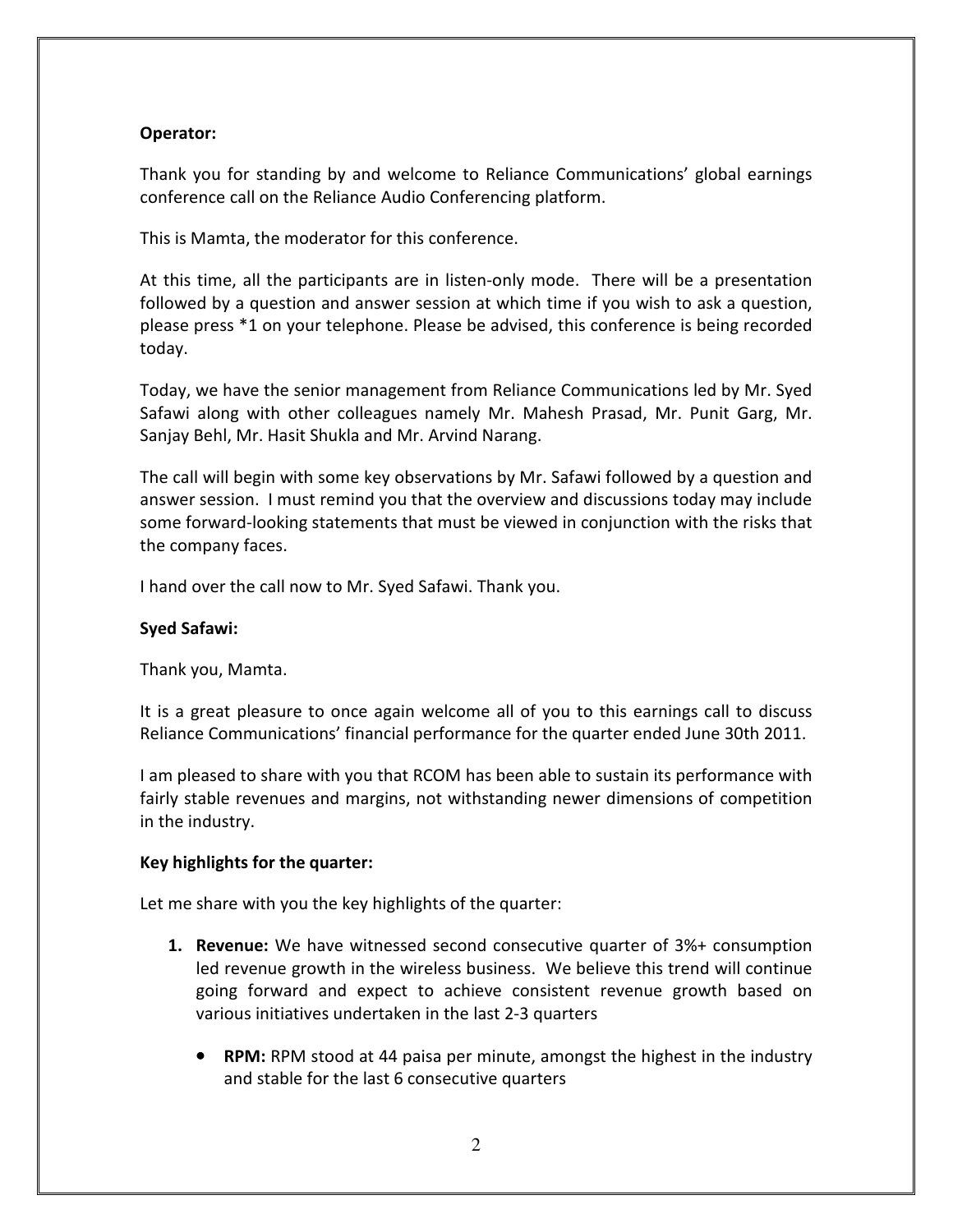- EBIDTA: RCOM EBIDTA margin at 32.4%, amongst the highest in the industry
- 2. Free Cash Flow and debt management: RCOM continues to be Free Cash Flow positive in this quarter
	- $\triangleright$  All major projects have been implemented and peak capex is behind us. All future Capex requirements are only incremental and focused on network quality, capacity and data growth driven
	- $\triangleright$  As already communicated, RCOM was the first and only operator to refinance its spectrum fees through ECB from China Development Bank. RCOM is benefiting from extended Loan Maturity of 10 years, and substantial annual interest cost savings of Rs 500 crore.
	- $\triangleright$  We have redeemed FCCB of USD 500 Mn. in the month of May, 2011. We are fully geared up to repay the future debt maturities (including redemption of FCCB worth USD 1.1 Bn due in March, 2012).
- 3. Reliance Infratel Transaction: RCOM received formal indicative offers from several interested parties, for the acquisition of RCOM's controlling interest in Reliance Infratel. Completion of such a transaction would facilitate RCOM's stated objectives of achieving a 'substantial reduction' of its overall debt position, and staying well within its target of long term leverage ratios.
	- $\triangleright$  The process of detailed due diligence is proceeding on track
	- $\triangleright$  Post transaction, RCOM debt may potentially reduce by over 50%
	- $\triangleright$  Visibility of significant Free Cash Flow & expected reduction of debt would put RCOM on a much stronger position

# Financial Performance:

Now, I would like to share some of the key highlights of the financial performance during the quarter:

- Revenue at Rs 4,940 crore, against Rs 7,876 crore in the sequential quarter, which included first-time IRU income of Rs 2,545 crore as explained in last quarter
- EBIDTA at Rs 1,602 crore against Rs 4,122 crore in the sequential quarter, which included EBIDTA of Rs 2,530 crore associated with first-time IRU income
- EBIDTA margin at 32.4%
- Net profit of Rs 157 crore, against Rs 169 crore in the sequential quarter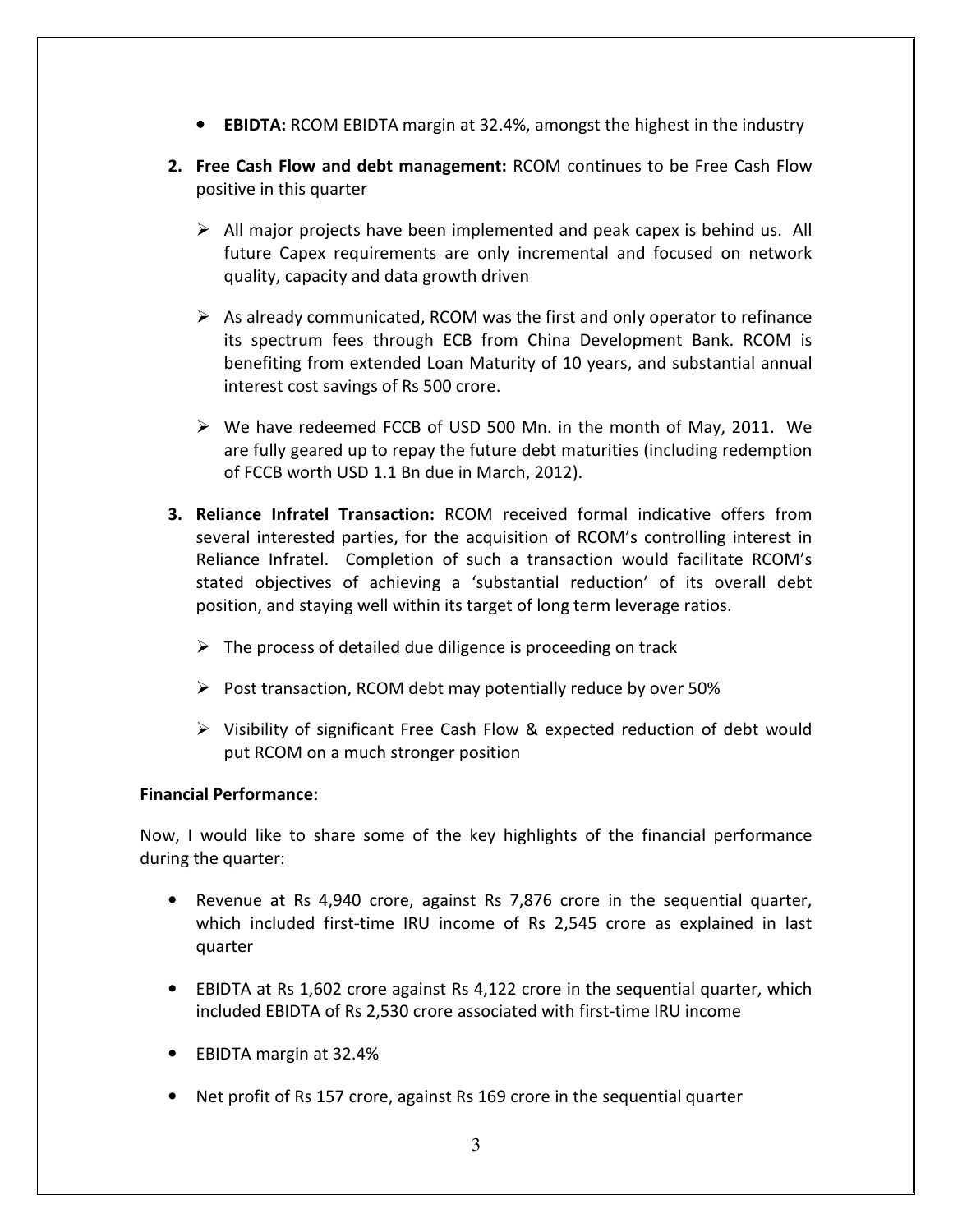I would now like to share with you some of the initiatives taken by RCOM, which are likely to have a significant positive long term impact on RCOM's performance:

1. Wire Free India: We continue to rapidly execute our 'Wire-free India' vision, which was unveiled by our Chairman during the last AGM about a year ago. We have remained committed to put accelerated efforts in enabling wireless broadband across India. As we speak, we are expanding our HSD Network and by the end of this quarter, we will have quality HSD coverage in over 900 towns up from 65 towns one year back.

The presence of 3G in 333 towns in 13 circles (including Delhi, Mumbai and Kolkata), along with the rapidly expanding High –speed CDMA data network, RCOM is the only nationwide private operator to offer seamless Wireless Broadband experience in **over 1,100 towns** across the country as of June 30, 2011.

Combine this with our extensive 1X Data presence offering high quality internet connectivity in 20,000 towns; it positions RCOM extremely well to take advantage of the rapid increase in data consumption across the country and enabling our vision of a 'Wire Free India'.

- 2. Mobile Number Portability has been neither a boon nor a bane for Reliance Communications. Even at sector level, it has not made any significant impact. As of June 30th, 2011, we are net positive in Port-ins and Port-outs for the month of June. With our superior 3G network, we continue the drive to attract high value prepaid customers to churn to our network and our focus will continue to be on 'value accretive churn' in the coming months.
- 3. As an integral part of our 3G Strategy, we had established a '3G Innovation Lab' with the objective of facilitating the development of mobile service innovations by offering real-time product developmental capabilities to 3rd party developers.
	- 1. As part of that effort, we successfully launched **R.apps** last quarter  $-$  the Reliance branded application store, having more than 50,000 apps and games with innovative pricing options like try-and-buy.
	- 2. We have also refreshed  $R\text{-}World$  the next generation entertainment portal - making it more user-friendly and with faster downloads.
	- 3. In the next couple of weeks, we will be launching our new **Video on Demand** application, that will render across various devices such as handsets, tablets, PC, etc.
- 4. To help develop the 3G ecosystem in India, we launched our proprietary 3G Tablet, Reliance 3G Tab – an Android-based Tablet at a very attractive price of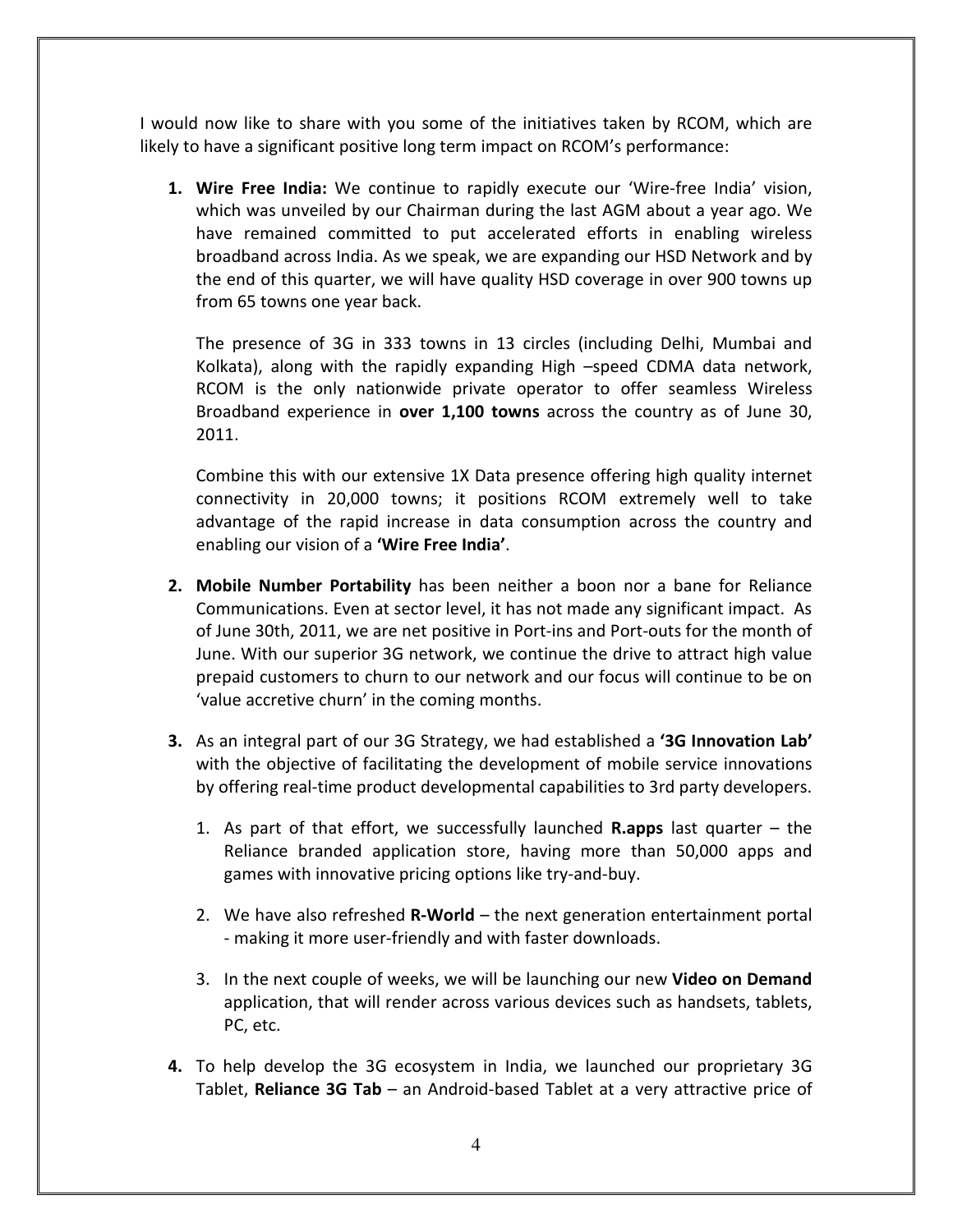under Rs 13,000, enabling our customers to enjoy a futuristic 3G experience and explore a world of unlimited possibilities. This is a big step in the 3G revolution in India.

5. Last year, we did a massive Brand Refresh drive to make the brand youth and innovation centric. We are continuing the focus on our Brand through the TV Campaign that is on-air, as we speak.

#### Achievements:

Let me share with you RCOM's achievements during the quarter:

- 1. Graham Bell Award: RCOM has awarded by Aegis Graham Bell Award 2011 second year in a row. This year in the category of 'Best Broadband Performer'.
- 2. RCOM Reliance Tech Services wins CIO 100 Award: RCOM Reliance Tech Services has been adjudged as a winner of the CIO100 Awards, 2011, from among hundreds of worthy companies including Operators, and Suppliers.

# Let me now share with you the financial and operational performance of our wireless business.

Overall, in the 1st quarter, the new subscriber acquisitions have slowed down for the industry. There was a decline in subscriber additions in the industry given the challenges of MDN series. The industry added 40.23 million wireless subscribers (against 59 million in previous quarter) and total wireless subscriber base stands at 846.17 million as on 30th June 2011.

However, for Reliance Communications, subscriber acquisitions have remained in line with previous quarter and RCOM maintained a share of 17% of customers.

- Wireless revenue for the quarter stands at Rs 4,327 crore, against Rs 4,198 crore in the sequential quarter, a consumption led growth of 3.1%
- EBIDTA stands at Rs 1,173 crore against Rs 1,149 crore, up 2.1%
- Our RPM stood at healthy 44 paisa, among the highest in the industry. We have successfully arrested decline in RPM for the last 6 consecutive quarters amidst increasing competition, driven by the 'quality of operations' focus
- We have continued our increased focus on data: we now provide high speed data coverage in over 1,100 towns. 3G customer base continues to grow and stands at  $\sim$  2 million.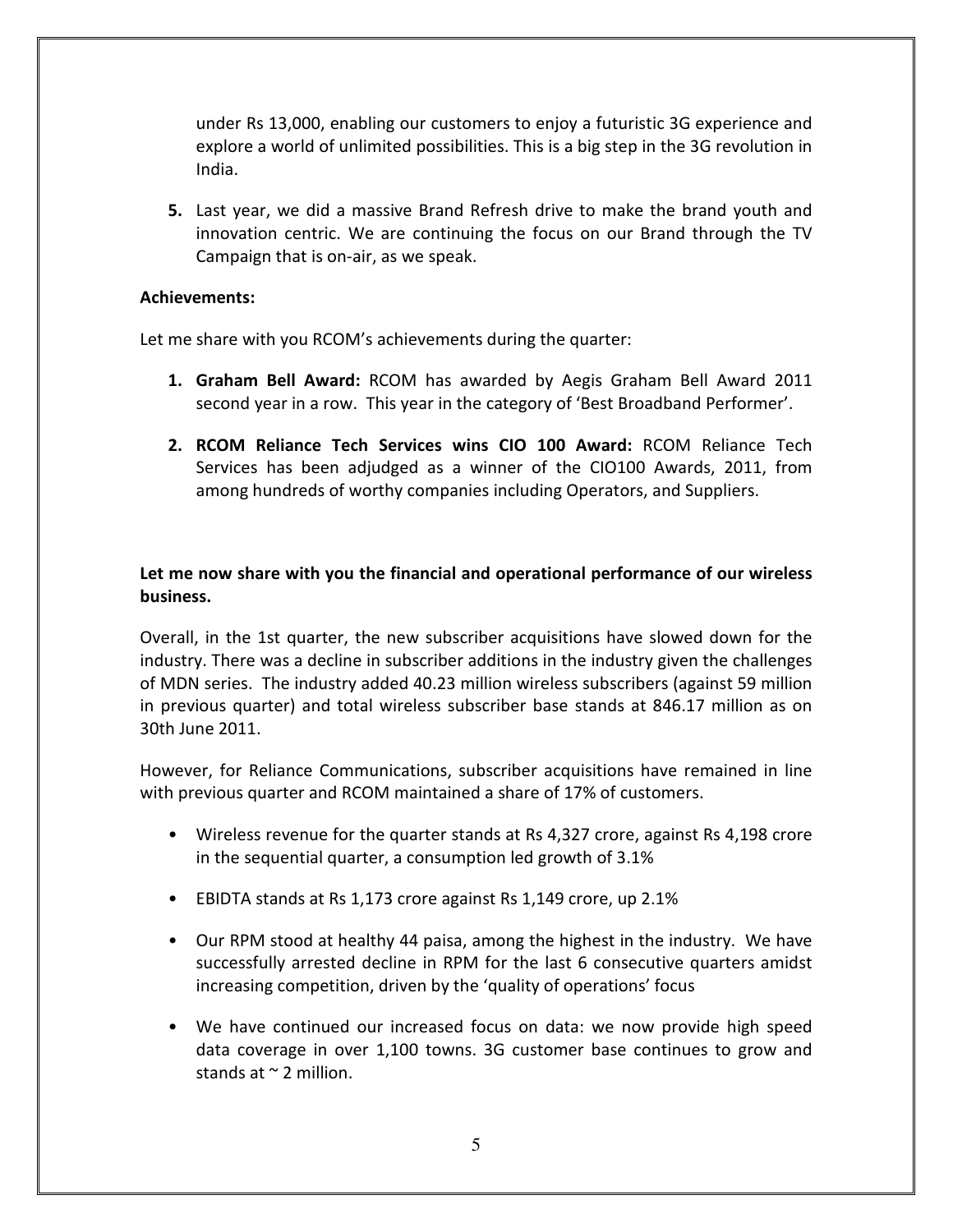For the last 8 quarters, the focus has been to build Quality of Operations through initiatives focused on segmentation and cluster level profitability. As shared with you during the previous few quarters, we continue to remain focused on 'paid minutes'. The focus on driving a 'quality portfolio' driven by increase in non-voice services has continued. Our non-voice revenue contribution to overall revenues is amongst the highest in the industry, at close to 20%.

As I mentioned earlier, we continued with the discipline we imposed on ourselves a few quarters ago by keeping a strict leash on MoU growth without commensurate revenue growth, by not inducing 'free minutes' or FAT. This has helped in the RPM for Wireless remaining unchanged as mentioned earlier, at a healthy 44p/min vis-à-vis the industry, which continued to show a decline in the RPM. Given inflation and pressures on cost, we have recently revised tariffs upwards in both GSM and CDMA in most circles, which should further help in pricing stability. These initiatives will go a long way in laying the foundation for a sustained profitable revenue growth.

Reliance Communications is clearly focused on building a 'healthy portfolio mix', through driving profitable Data and VAS businesses thereby future proofing the business against voice led growth alone. This is in line with the trends in the Global telecom markets of building a 'strong portfolio mix'. Both these segments of Data and VAS are growing at a healthy double digit rate. We will continue this focus and already have the largest, widest and deepest footprint of 3G enabled data services in the country, providing speeds up to 28 Mbps. Couple with this, the HSD Services that we currently provide in over 800 towns and 1x across the country in 20,000 towns and 600,000 villages. Together Data and VAS would continue to drive the Company's Wireless business growth going forward.

We have already seen tangible evidence of accelerating mobile data adoption where consumers and business customers are seizing the benefits of fast, reliable mobile data networks using smart-phones and other mobile data devices such as Tablets. And hence, as a part of our Data and Devices Roadmap, Reliance Communications has launched its very own 3G Tab – the first of its kind in the industry by a service provider in India.

As of Jun 30th, we are at a subscriber base of 143 Mn and believe that the greatest asset for any consumer brand of our size is the trust of our customers. We are committed to provide the highest standards of customer experience across all our platforms – be it CDMA, GSM, 3G or wireless data. It is this customer focus which will increasingly become a differentiator in the ever-evolving Indian wireless market.

All these transformational changes are beginning to yield results. And hence for the last two consecutive quarters, we have had consistent consumption led growth of over 3% in each quarter. In Q1, revenue grew 3.1% driven by 3.1% of MoU growth, while RPM held at 44 paisa, amongst highest in the industry.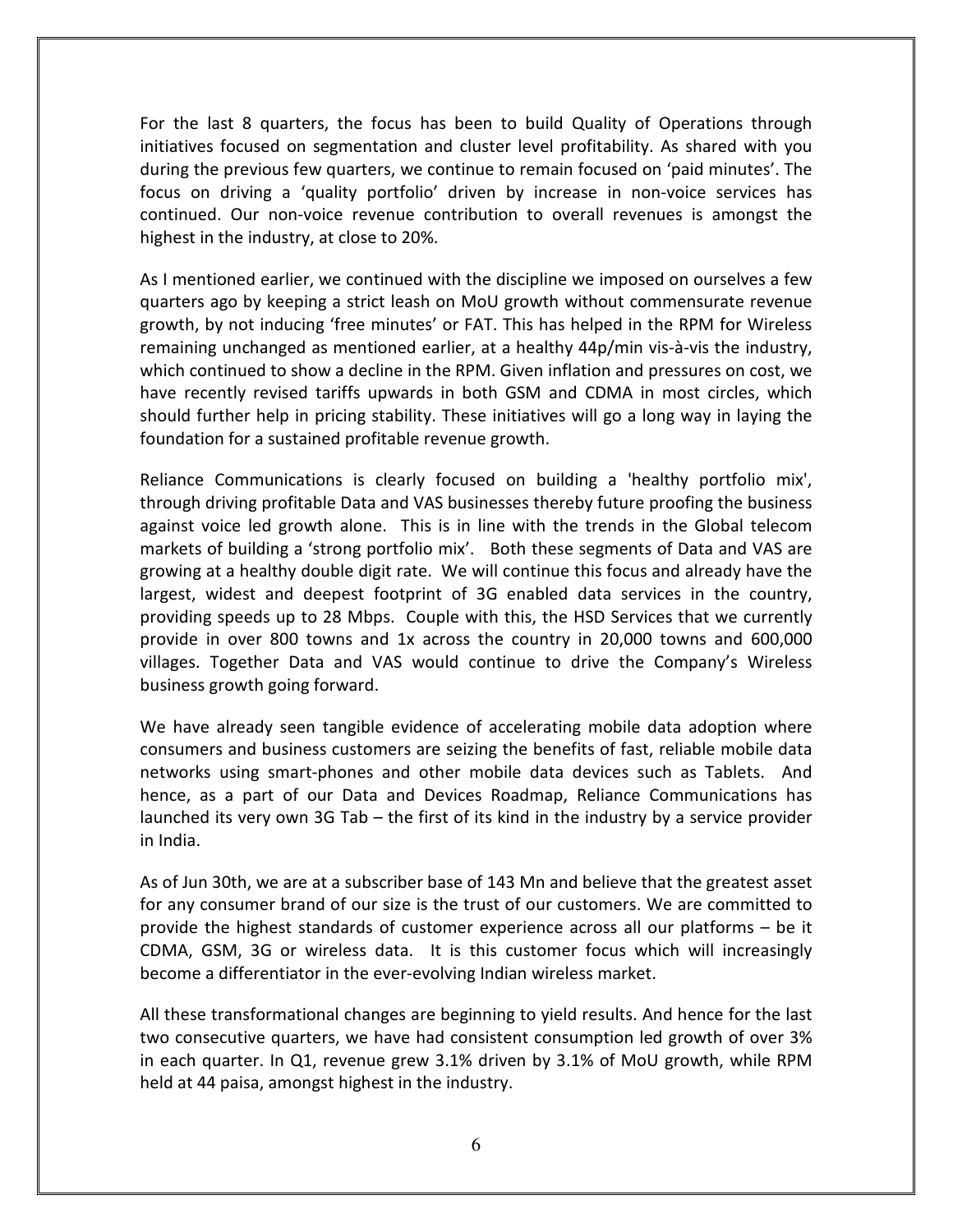#### Let me now cover the non-wireless businesses.

As informed during our 2Q FY'11 earnings call, our business unit of Global and Enterprise Broadband has been integrated together and is known as "Global Enterprise Business Unit". Both the businesses offer similar type of products and services and serve similar clients in different geographies. Thus, in order to synergize and leverage their strengths and unleash advanced services to all our enterprise customers, we have integrated both the business units. Now, with the first quarter of this new financial year, we are going to report financial performance for the new integrated unit.

I will now brief you on the performance of Global Enterprise Business Unit. We achieved revenue of Rs 2,292 crore and EBITDA of Rs 564 crore for the Quarter ending June 30, 2011.

## Hawk Cable System

I am pleased to announce that our HAWK cable system is operational now between Cyprus and France. The 3,181 km, 4 fiber pair HAWK system has design capacity of 10.00 Terabits. To put this into perspective, the current design capacity is around 20 times the total capacity lit into India and the Middle East. The Hawk system connectivity to Egypt which comprises few hundred kilometers of cable laying will be completed during next quarter of this calendar year.

Completion of HAWK cable system further consolidates the position of Reliance Globalcom as the 'world's single largest cable system' connecting over 30 countries. Our cable expansion has come at an opportune time as 3G and 4G revolution has exponentially increased adoption of broadband services. The current penetration is sub-1% and we have tremendous potential for expansion and growth. As a mark of confidence in our 'world class delivery and capacity', we are proud to inform that we have signed Capacity purchase agreement worth Rs 126 crore (USD 28 mn) already. To give a perspective, this capacity sale accounts less than half percent of the current capacity of the HAWK system.

# Carrier Business

Our Carrier business continues to grow from strength to strength; we have booked orders of Rs 379 crore in Q1 FY 2011-12. Order value is 27% higher than the value of contracts signed in last quarter, showing robust demand coming from Middle East, Europe and Asia.

The International Voice segment continued its robust growth; traffic has grown 61% in Q1 on YoY basis and 11% on QoQ basis to over 5 billion minutes in Q1. We retain the position of #1 ILD traffic carrier into India. Our transit business has also grown significantly and has broken the 100 mn minute of traffic per month mark in April 2011.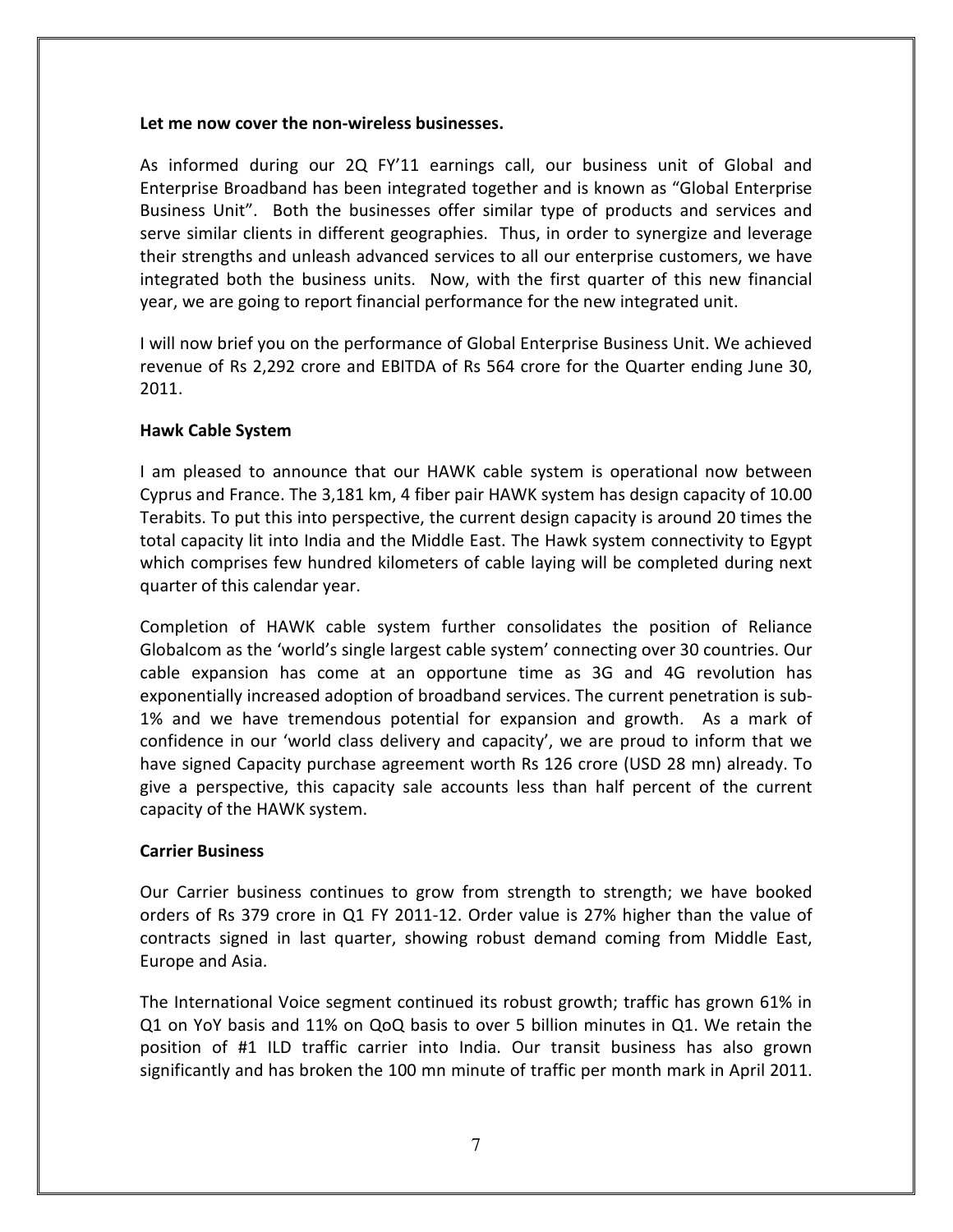With the continued growth in voice traffic we are aiming to be among the Top 10 voice carriers in the world during 2012 in terms ILD minutes.

In National Long Distance business, we signed orders of Rs 100 crore primarily Bandwidth sales to private service providers.

# Enterprise Business

As outlined in our last earning call, the broad trends in Enterprise segment are playing out in the market place. For example, Data and internet requirement continues to grow exponentially and Enterprise connectivity requirement is increasingly becoming multipoint and global. Our strategy of leveraging our global and national long distance optical fiber backbone with an overlay of globally proven managed services is making our enterprise services an unbeatable proposition to customers. We have now integrated our Global Enterprise Service Center in DAKC for enterprises both in India and outside India.

In India, we have received orders of over Rs 256 crore in Q1 FY2010-11. Our continued focus on the government vertical in India has led us to a major win BESCOM (Karnataka APDRP) project worth Rs 25 crore and phase 2 deployments in Maharashtra for APDRP project. We added 39 new logos in India Enterprise segment of which 12 new logos were in Managed Services segment including MindTree, Shell Transource, Edelweiss, Praxair.

In the US and Europe, we signed contracts to provide managed services to the largest Italian auto part major, one of United Kingdom's largest international architectural practice firms and the largest producer of paints & coatings in United States.

The good news is that demand is robust for managed services, bandwidth and voice services with accelerated adoption of broadband and enterprises outsourcing their telecommunication needs to proven global service providers. Also, Reliance Globalcom has already in place the infrastructure in India, Middle East and Asia; customer credentials and proven managed service capability to fully exploit this great market opportunity. We are focused to pursue our two-pronged growth plan to (1) increase wallet share of existing customer base (2) increase revenue market share by winning new logos which will reflect in our QoQ results going forward.

# Way Forward:

On the overall capex front for RCOM, we have already given guidance in 4Q FY'11 earnings call of capex at Rs 1,500 crore in this financial year. Similar to earlier quarters, our Q1 capex has been funded through internal accruals. We shall continue to generate free cash flows in order to meet our capex requirement through internal accruals. With the hyper intensity of capex behind us, we would continue to stretch and sweat our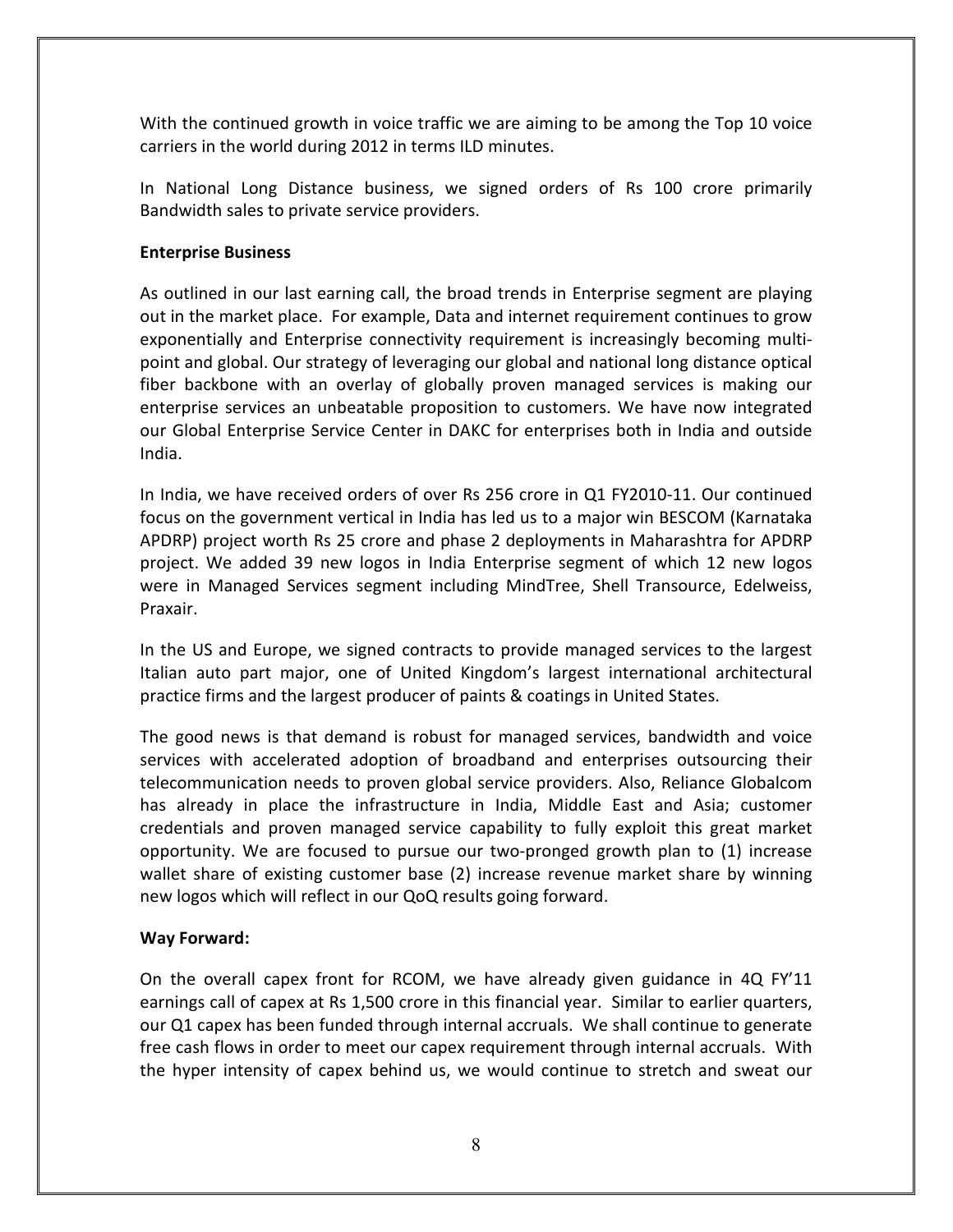assets to produce higher productivity. However, we would spend optimally to improve the productivity of existing assets, and enhance value for our shareholders.

## Conclusion:

To conclude my initial comments, I would like to say that:

- 1. 3G services in GSM and HSD in CDMA are going to create new growth opportunities; and data services are going to be one of the key drivers of profitable growth. RCOM, with its 3G services in 333 cities and high speed data connectivity in 800 towns is at the forefront of creating a "Wire-free India"
- 2. We are positive about the future outlook of the business and the focus on 'Quality of operation' is delivering dividends
- 3. While competitive intensity continues, the stability of RPMs and margins is a good sign for RCOM
- 4. With the initiative well underway on debt management, we look forward to a new stronger RCOM in the coming quarters.

Thank you.

I would now like to hand you back for the Q&As.

#### Operator:

Thank you, sir.

We will now open the call for Q&A. We request all of you to focus on key strategic and business issues. We also request each participant not to ask more than two questions and provide an opportunity to all the participants to interact with the management.

I would repeat, at this time participants who wish to ask any questions, please press \*1 on your telephone keypad and wait for your name to be announced. If you wish to cancel the request, please press hash or the pound key.

First in line, we have a question from Mr. Srinivas Rao from Deutsche Bank. You can go ahead sir.

#### Mr. Srinivas Rao:

Thank you very much. I have two questions to ask. One, are you subsidizing the 3G tab which you have launched? Second, I appreciate your efforts on the debt management, but if I look at a slightly longer period over last five quarters I can see that the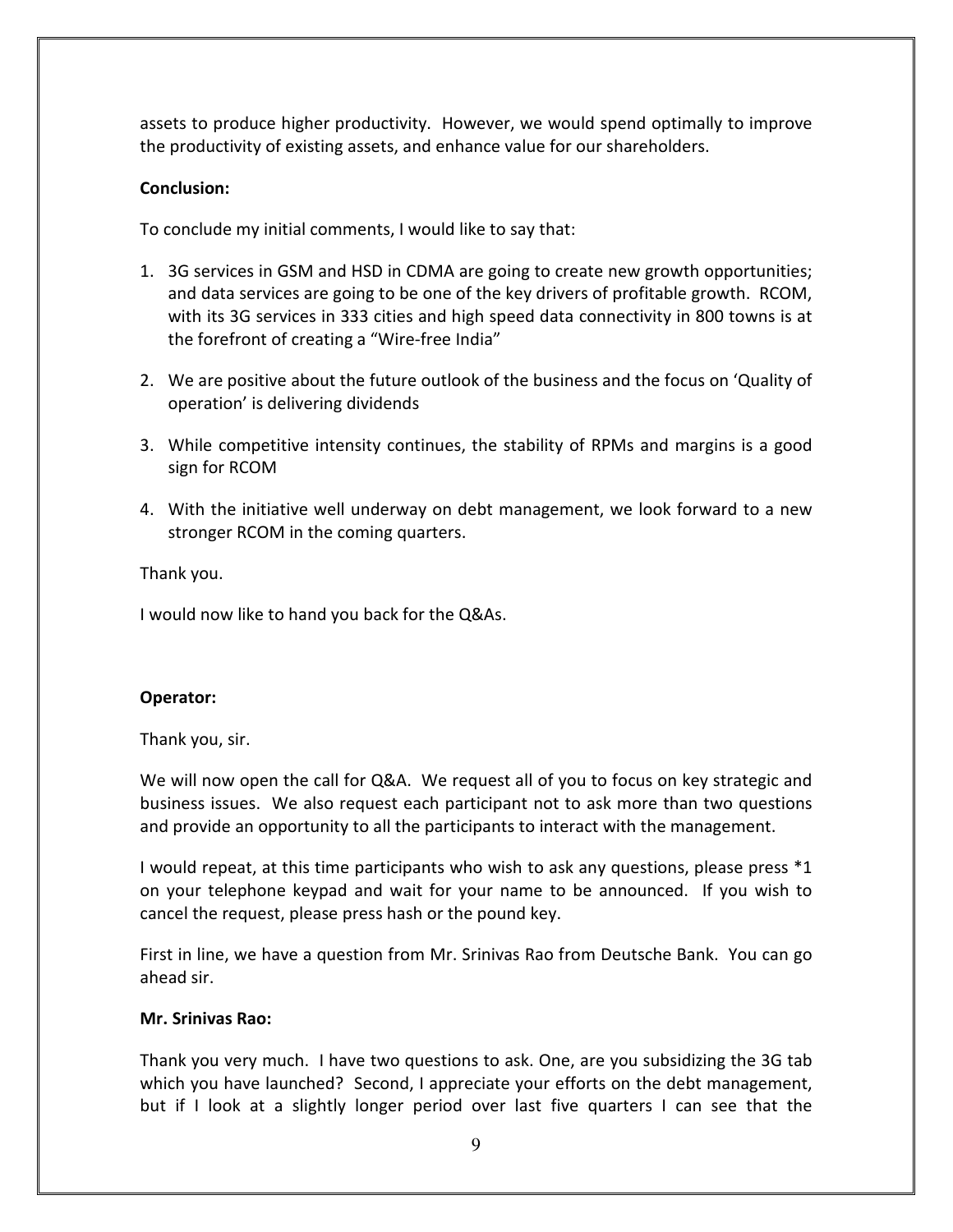shareholders equity seems to have fallen and so has the net block. So, can you throw any light on that? This is an accounting question but basically I am trying to understand whether the debt is falling on account of cash flows from operations being ploughed into debt payment rather than capex.

#### Mr. Syed Safawi:

Srini, I will take the first one. No, there is no subsidy on the 3G tab. I will hand over for the second one to Arvind.

#### Mr. Arvind Narang:

Srini, the Reserves which you might have seen has gone down due to two primary reasons. One is that, premium payable for FCCBs which happened during the quarter 1QFY12 was from reserves, and also if you look at our Annual Report, it mentions about withdrawal on account of additional depreciation on the revaluation part of the fixed assets. These are the primary two reasons for the reduction.

#### Mr. Srinivas Rao:

Understood. Thank you.

#### Operator:

Thank you sir. Next question comes from Mr. Gaurav Malhotra from Citi Group. You can go ahead sir.

#### Mr. Gaurav Malhotra:

Hi! I just had one question. Could you highlight the reason why network opex has fallen quarter on quarter?

#### Mr. Arvind Narang:

Gaurav, network opex has decreased by around Rs 200 crore. Actually, the network opex cost in wireless business has gone up by around Rs 100 crore because of the network rollout and expanding HSD/3G services, etc. However, in the global enterprise business, the network cost has reduced substantially because the maintenance cost has come down significantly in 1QFY12. This is similar to the trend in 1QFY11 where the 4QFY10 cost was higher. Similar logic pertains in the Global Enterprise Business in this quarter.

#### Mr. Gaurav Malhotra:

Got it, thanks.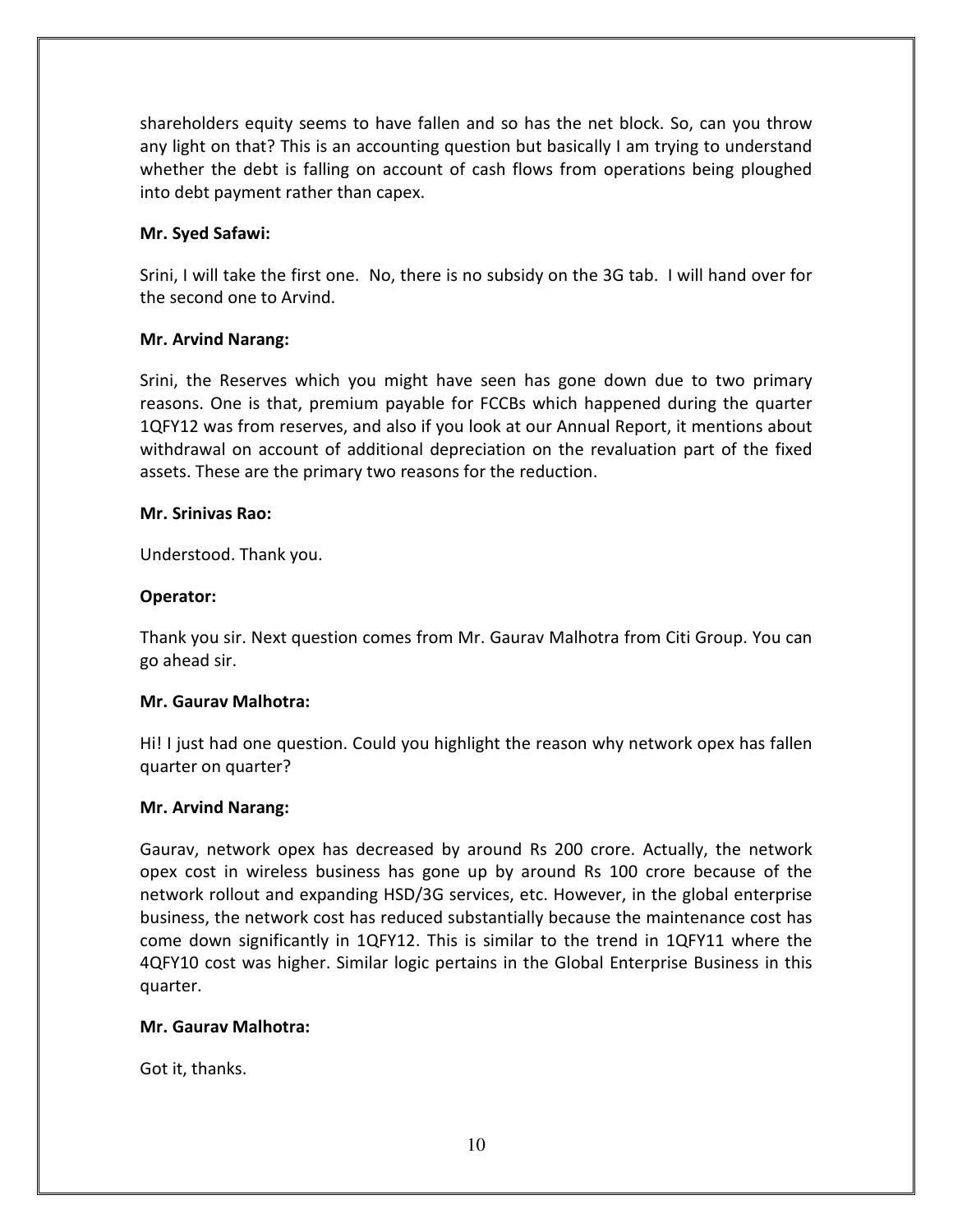# Operator:

Thank you sir. Next question comes from Mr. Vinay Jaysing from Morgan Stanley. You can go ahead sir.

# Mr. Vinay Jaysing:

Thank you so much. I have three questions from my side. Firstly, in the Global Enterprise Business, if you club it up not just for this quarter but even historically then we see a decline in revenues of about 12-13% Q-o-Q and 8-9% Y-o-Y. Even the absolute EBIDTA is down by about 7% Q-o-Q and 3% Y-o-Y. Please share your thoughts and the direction going ahead.

My second question is on interest costs that are up 80% sequentially despite all the debt management you are doing. What should we look at, for the future, or was this a one off, or is the current quarter the right number? Also, what is your net debt draw down from the China Development Bank as, last quarter it was USD 1.3 bn of USD 1.9 bn? Have you drawn down everything?

Finally, on the Infratel part of the business, once the deal gets succeeded or once the company succeeds in selling part of it, how much of the absolute EBIDTA would go away to InfraTel and how much would remain in the consolidated entity? Thank you.

# Mr. Punit Garg:

First I will take your question on global enterprise business unit and subsequently Syed will pitch in. As far as EBIDTA is concerned there is a slight decline because of significant increase in the incoming voice traffic. This particular segment of business has comparatively lower EBIDTA hence impacting the overall mix of the EBIDTA. To summarize, since the voice has grown significantly last quarter, it has eroded a bit of the EBIDTA in comparison to revenue.

# Mr. Arvind Narang:

Vinay, the finance charges have increased from Rs 223 crore in 4QFY11 to Rs 405 crore in 1QFY12 largely on account of forex and derivative losses. There is also a marginal increase in the interest cost because of the overlap of the time duration of the draw down which we had from the CDB and when we paid to banks. Also, if you look at the 4QFY11 quarterly report, we had shown, post draw down, higher cash and cash equivalents of around Rs 5,300 crore. So, that is the reason for higher interest cost. On your question of draw down from the CDB, Yes, it is USD 1.3bn which has been drawn down and the balance is the sanctioned credit of about USD 600 mn for vendor equipment and related supplies, etc.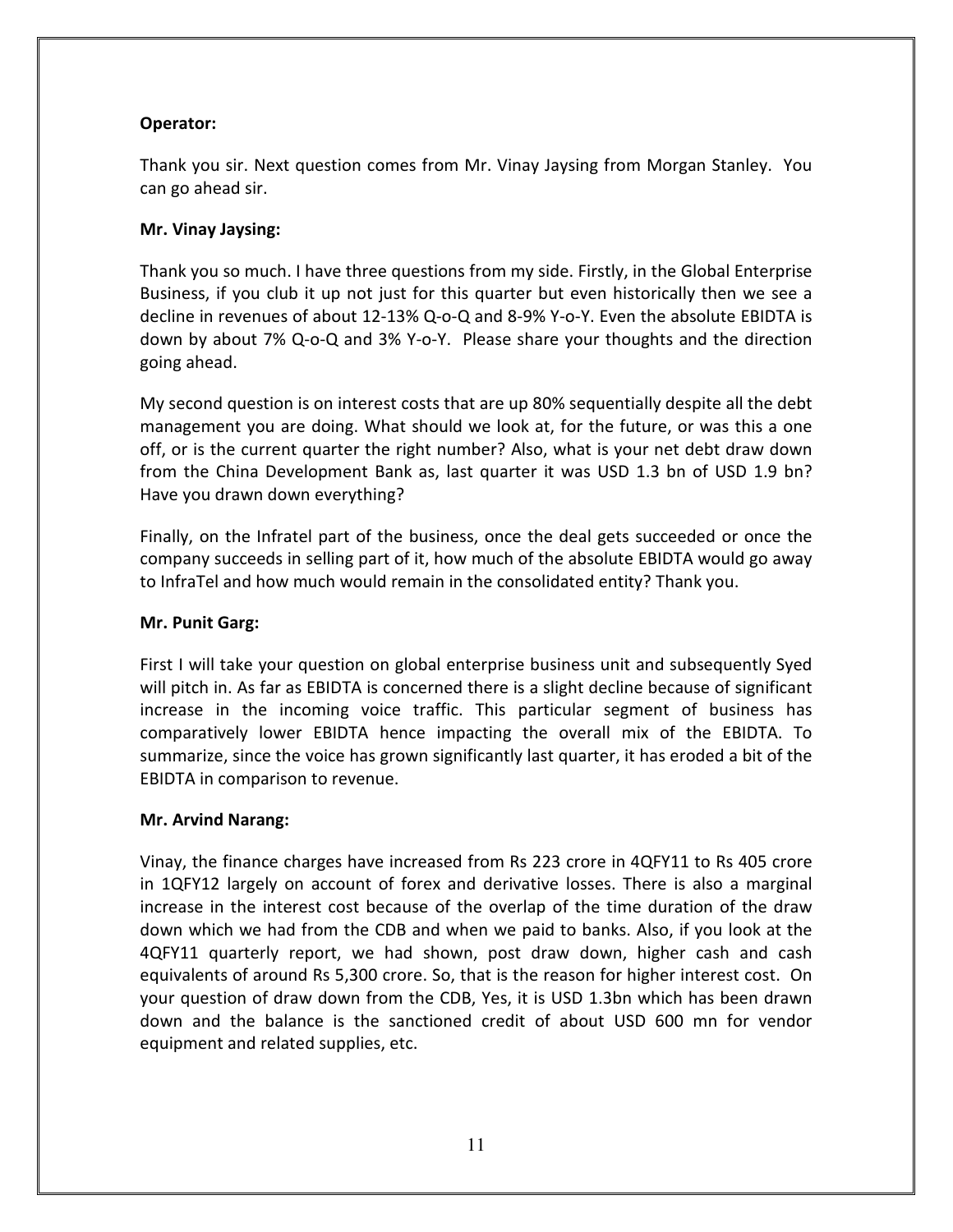#### Mr. Syed Safawi:

Moving onto your fourth question Vinay, on the InfraTel transaction and the potential impact of EBIDTA going with the transaction, I think it is fair to say that we are in the midst of due diligence right now with the concerned interested parties and the EBIDTA shift will depend on the final contours of the transaction which will be clear in the next couple of months.

#### Mr. Vinay Jaysing:

Okay, thank you sir.

## Mr. Syed Safawi:

Thanks Vinay.

#### Operator:

Thank you sir. Next question comes from Mr. Rajeev Sharma from HSBC. You can go ahead sir.

## Mr. Rajeev Sharma:

Thank you very much for the opportunity. I just had a couple of questions. First, please help us understand what will be your longer term MOUs if the entire FAT was to go away today itself, because I think this has been an ongoing exercise from several quarters, and the MOUs has been coming down but the RPMs have been stable. So, what is that number if we were to build a long-term model we should be thinking of?

Second question is on your HAWK cable system, if you can just mention what were your initial remarks about signed capacity agreement of about USD 28 million, etc.

And last question is on your initial trends in 3G subscribers in terms of data pick up, and how many of your subscribers have taken 3G and how many of them are attached to VLR as of now?

# Mr. Syed Safawi:

Rajeev, I will answer the first one. We had said about three quarters back that it will take three to four quarters to take out the unwanted minutes or the free minutes. Last quarter I had said two more quarters, and this quarter in this call that is exactly the position. In one more quarter all the unwanted, unrequired minutes that we are focused on will be removed. We are probably 75-80% there already. That is why you are seeing two quarters of consistent 3% plus MOU growth now which are paid minutes and which are translating into revenue growth directly. This is the correlation that I wanted to draw to your attention that it is the paid minutes now translating into revenue which is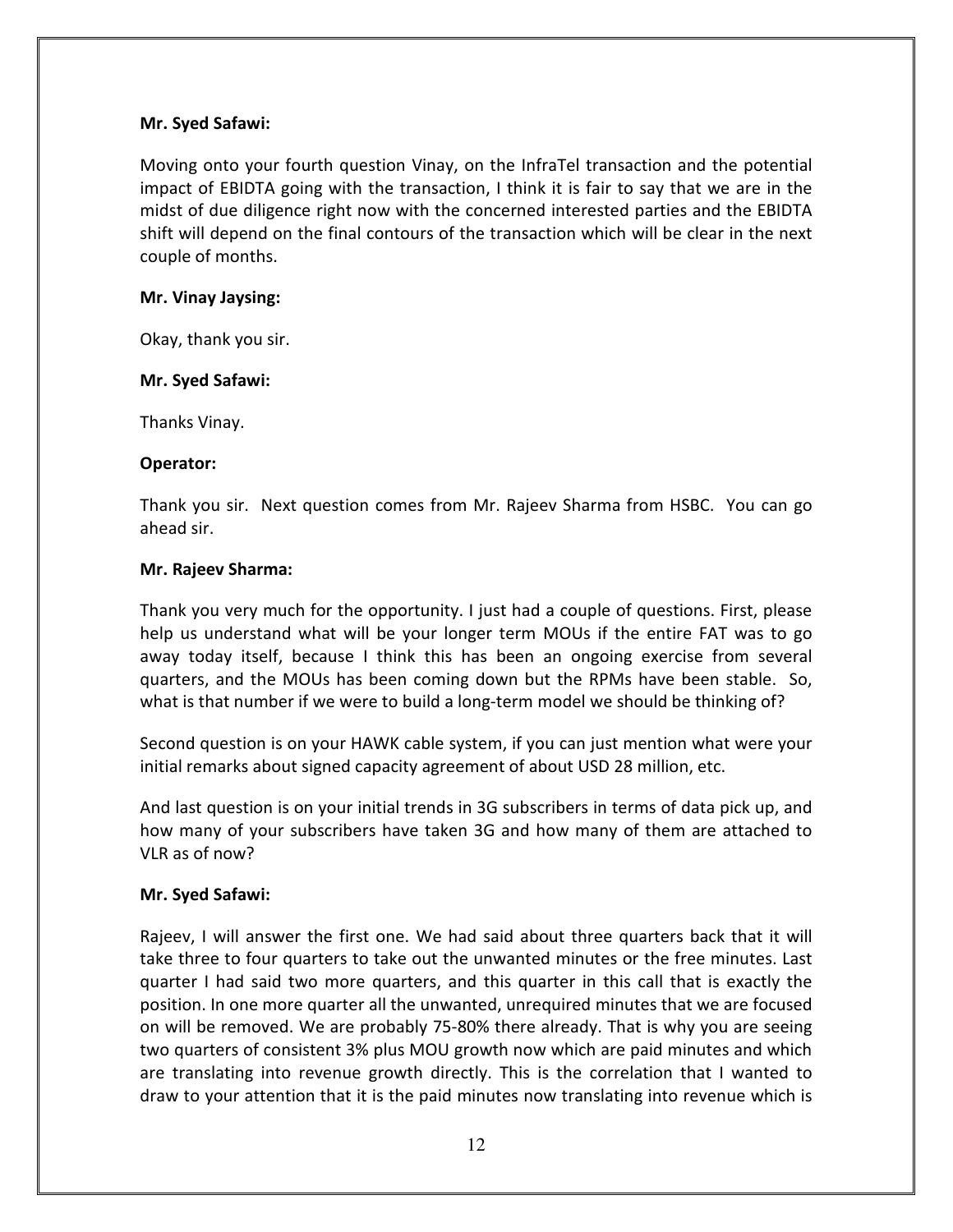a healthy trend to have rather than MOU growth at any cost which we are not interested in and we should not be interested in. Long term trend that you mentioned will be more in line with the industry. If the industry trend settles at 3-5% then without free minutes we should be marked to market in the same range going forward. It also obviously depends on the price increase that we have taken and so on, but I guess that range is the reasonable range to look at.

On the HAWK system, Punit will clarify that.

## Mr. Punit Garg:

HAWK system is our Mediterranean system. The first segment of it which is between Cyprus and France is up. We have sold Rs 126 crore worth of a deal in that and activating that capacity is just 0.5% of the total capacity available, or the potential which this cable has in terms of generating the revenue in future.

#### Mr. Rajeev Sharma:

And how much Punit this Rs 126 crore deal has been translated into revenue for this quarter?

#### Mr. Punit Garg:

Nothing is recognized in last quarter i.e. 1QFY12. It would be activated as they need and it could take 2-3 quarters. In 1QFY12, there was no booking, so it would be recognized from Q2 FY12 onwards.

#### Mr. Rajeev Sharma:

Will this be in line with your new policy of, as and when the cash comes in you will recognize revenues?

#### Mr. Punit Garg:

That is right.

#### Mr. Rajeev Sharma:

Okay.

#### Mr. Syed Safawi:

Moving onto your third question on 3G subscribers, we have 2 mn 3G customers now on our network compared to about 1.7 mn in the previous quarter. The early trends are positive, but I think there is much more to evolve in terms of the ecosystem for the industry, especially the devices ecosystem, where handsets will need to become more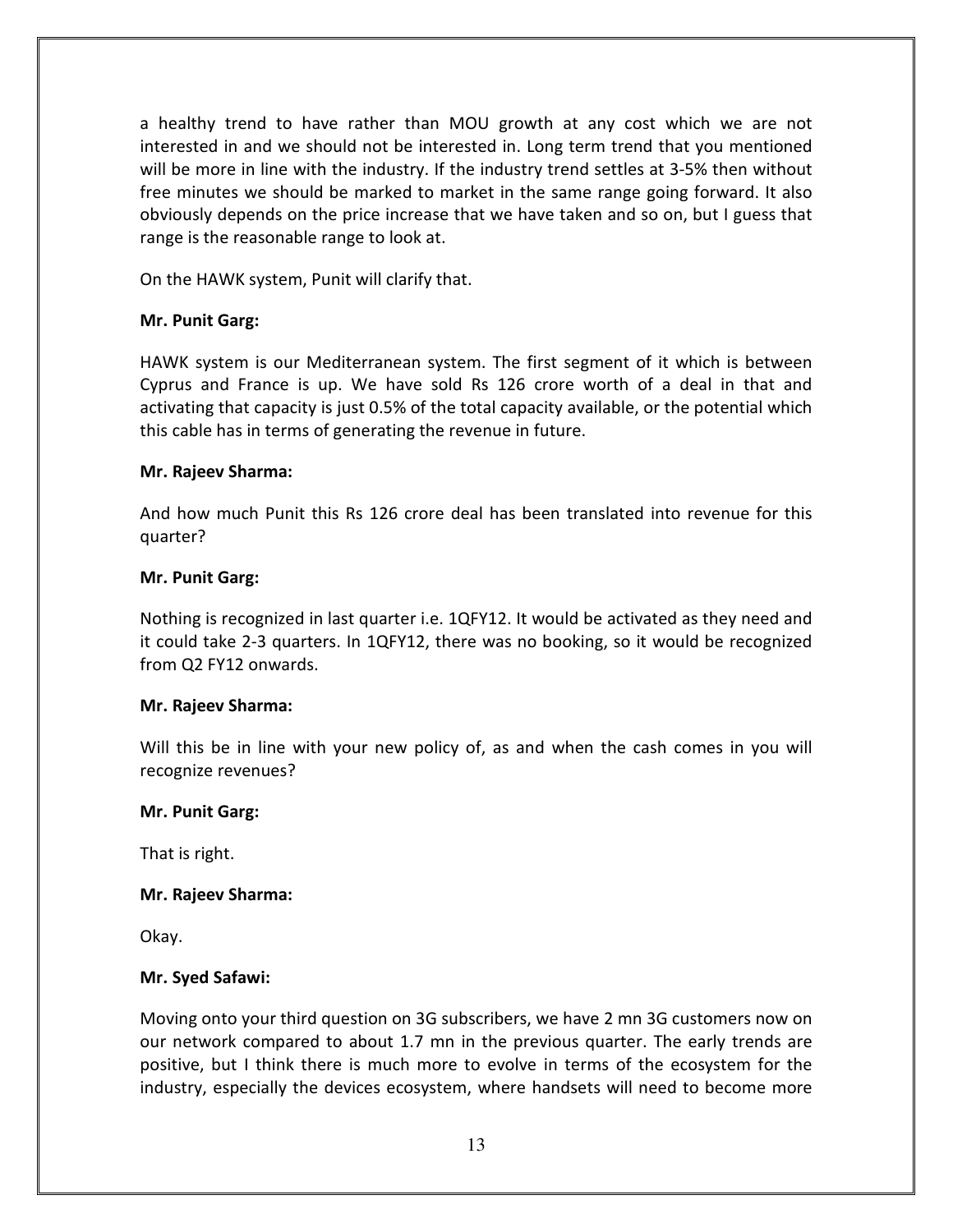affordable. A decent handset is currently at about Rs 4,000 range. Those will need to come down to about Rs 2,000–Rs 2,500 level to become really mass, which I think is the opportunity for the industry. Our Reliance Tablet is just a step in the right direction to try and break the price barrier and offer a value to the customer at sub Rs 13,000 where data and such heavy devices can become a mass product down from Rs 25,000 to Rs 35,000 range. So, I think, we are in a good direction, but these are still early days. I guess this whole ecosystem will take three to four quarters to evolve across the industry.

#### Mr. Rajeev Sharma:

Thank you. Just one last follow up question. How many of your current BTS have 3G BTS, and what is your status in terms of roaming arrangements where you don't have 3G spectrum?

## Mr. Syed Safawi:

We have about 11,000 3G sites currently in the 333 towns in 13 circles where we won 3G spectrum. For the balance circles, we are in active discussions with like-minded operators for a roaming arrangement and as and when we finalize that we will happily share that with you.

#### Mr. Rajeev Sharma:

And you plan to be how many 3G sites by end of this year given your capex which you have committed to?

#### Mr. Syed Safawi:

No, at this stage we are not looking at an immediate expansion in the 3G number of towns on our network. The balance expansion will happen through the intra-circle arrangements in the balance 9 circles.

#### Mr. Rajeev Sharma:

Thank you very much.

#### Mr. Syed Safawi:

You are welcome.

#### Operator:

Thank you, sir. Next question comes from Ms. Reena Verma from Merill Lynch. You can go ahead, madam.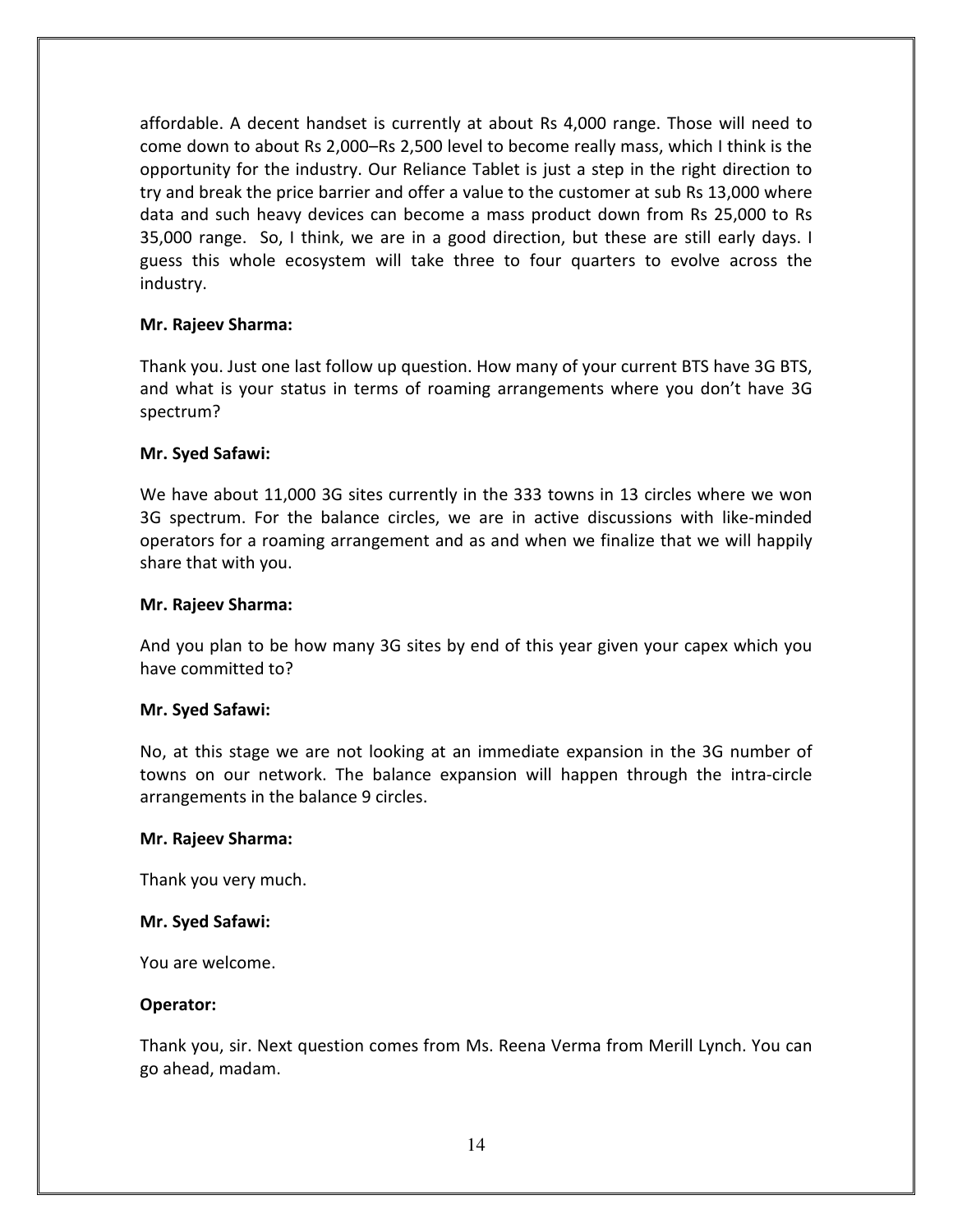#### Ms. Reena Verma:

Hi! Thank you very much for the call. A few questions, firstly on tariff. Could you please share your views on a longer terms basis on tariff, now that RCOM is following other GSM majors? In that light, can you please share some thoughts on why you did not hike on-net CDMA tariffs? And when do you think the impact of this will move into financials?

And my second question is on your cost. Over the last several quarters, your SG&A expenses have been trending down. How much further down do you think you could go, or is it likely that it may now start rising given that you have made a comeback on 3G advertising, etc?

## Mr. Syed Safawi:

Reena, I will take your first question on the tariffs. Our decision to take a price increase was independent of other operators. We assessed the price increase in our own way and took increase on SMS about 3-4 months back, on the SMS pack price from Rs 11 to Rs 19 and then to Rs 30. Also given our own inflationary pressures and cost pressures, we took a price increase first in GSM, in both on-net and off-net, in about 18-19 circles in a phased manner. In CDMA, we have taken it only on off-net calls as an internal strategy as it is a USP for us in terms of CDMA and we would like to keep it that way at least for the near future. How long will it take for the impact to show through? For the new subscribers the impact starts coming in immediately, in the first month of acquisition itself under tariff change. On the existing base it takes time because as the old plans expire after 2-3 months and at times 6 months. Then subscribers will come onto the new plans of 1.2 paise versus 1 paise; that is when the impact kicks in. According to me it will take a good two to three quarters for all these changes to have its impact. The likely end impact of all these changes could be to the tune of 1 paise RPM on our total base.

#### Ms. Reena Verma:

Syed, thank you very much. So when you say 1 paise impact on total RPM, you mean two to three quarters down the road the RPM should be higher by 1 paise?

#### Mr. Syed Safawi:

If nothing else changes and no other rates drop on any other packs, plans, data and so on, then on like-to-like basis that should be the impact.

#### Ms. Reena Verma:

Okay. On a longer term do you think this is now a new multi-year phenomenon where you could hike tariffs every time there is inflation?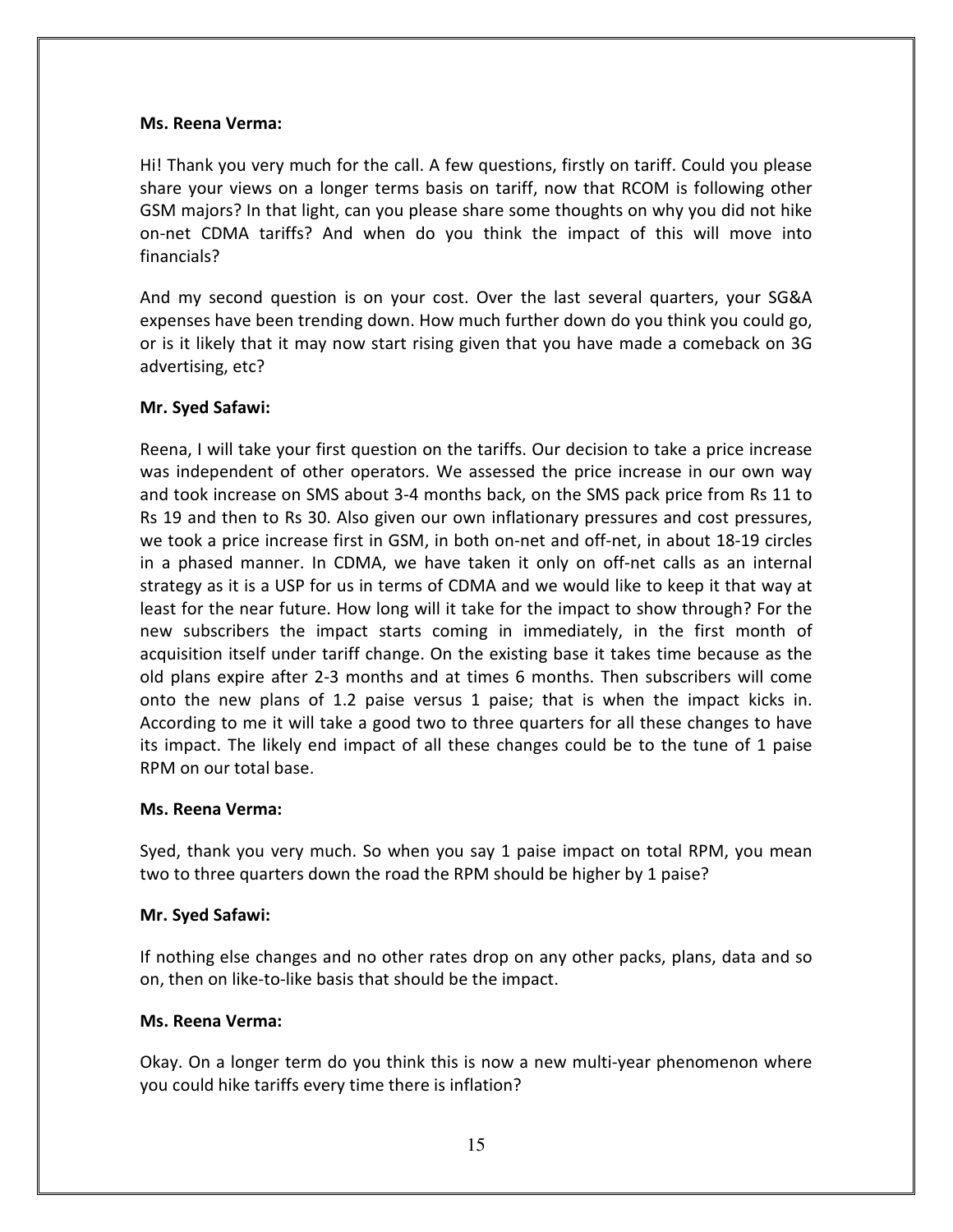## Mr. Syed Safawi:

No, this will not happen several times a year. It has taken us over 2 years to make this change from around September 2009 when we had changed to 1 paise pulse. It is difficult to predict when the next change will happen, or if at all it will happen in the near future. But, there is relatively more price stability now in the recent quarters than we have seen in the last 2 years. Even the newer players who are losing money on every minute that they sold are beginning to realize the virtue of having at least to not lose money if not make money. There is also some rationality coming in. It's unlikely that we will see any major step down happening on tariff in the next few quarters. We see more stability but it is very difficult to predict price increase, if there is. The one thing that is going to happen is that blended rates will continue to improve as data contribution to the total business improves, which is a key driver for us.

## Ms. Reena Verma:

Does this mean then that every operator is happy with whatever revenue market share they have?

## Mr. Syed Safawi:

We are more interested not only in the revenue and revenue share but in the EBIDTA share as well. I think it is important for the industry to start looking at the EBIDTA share of the total pie rather than only revenue. There are operators who are getting revenue growth but are losing Rs 600-700 crore a quarter. I don't think that is sustainable from a business model point of view. Revenue share should also be profitable. RCOM has an EBIDTA of 32.4% at consolidated level and 27.1% at wireless level, and that is the way we see the whole equation as profitable.

Moving onto your cost question, I think last quarter the SG&A was low because the whole industry was lower on subscriber acquisitions from 59mn to 40mn. Our advertising expenditure was higher in the last quarter, on account of the World Cup campaign that you would have seen. Part of that is already in the base. So, we will sustain advertizing going forward as well. And you will see a stable SG&A trend with no major spikes.

# Ms. Reena Verma:

So do you expect gross adds to accelerate going forward and can you confirm if you have changed or cut dealer commissions please?

# Mr. Syed Safawi:

We had already rationalized dealer commissions starting April 01, when we started the financial year, so some of that impact is already flowing through. There are some minor changes in 4-5 circles, recently, to the tune of 0.25%, but again those are smaller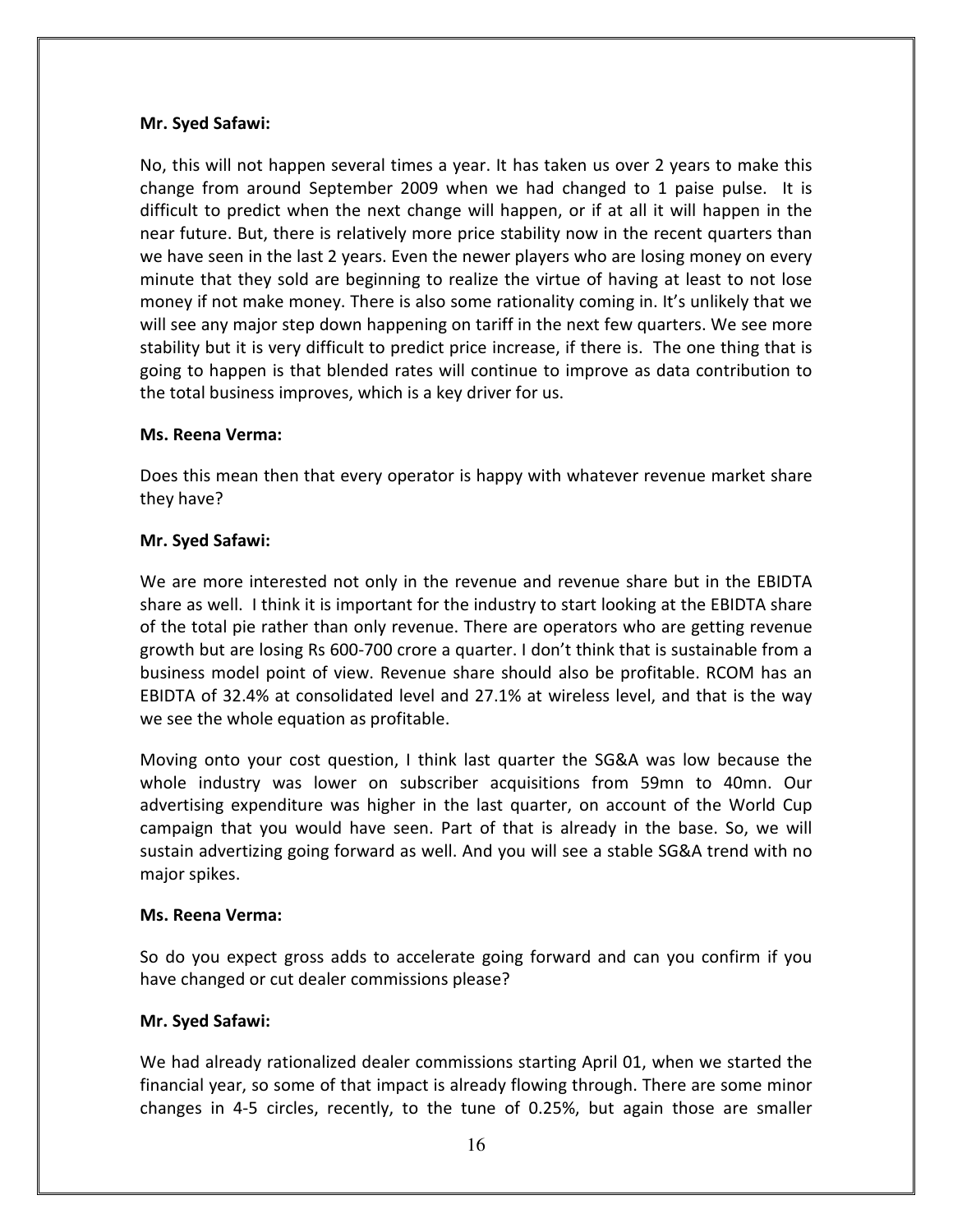changes which do not have significant impact. But we keep our watch on what the market situation is and keep the course correcting from time to time depending on the product range. So, yes, there is stability in terms of dealer margin.

#### Ms. Reena Verma:

Thank you.

#### Mr. Syed Safawi:

Thanks Reena.

#### Operator:

Thank you madam. Next question comes from Mr. Rahul Singh from Standard Chartered. You can go ahead sir.

#### Mr. Rahul Singh:

Good afternoon. I just had one question, most of my other questions have been answered already. The question is on the capital work in progress (CWIP) and also the treatment of 3G license fee, both from a depreciation and amortization point of view and also interest on the loan which is not yet capitalized. So, when do we see that starting or that taking effect if it is not being done already?

#### Mr. Arvind Narang:

Rahul, we have marginally reduced the CWIP in this quarter by around Rs 100 crore. One of the biggest elements of CWIP is 3G related cost which includes the spectrum fees and related capex which is over Rs 10,000 crore. Within that Rs 8,585 crore is 3G license fee. In the last quarter we had mentioned that our total full year capex was Rs 4,300 crore and ex-3G it was Rs 3,000 crore. The balance Rs 1,300 crore was also part of 3G CWIP. We are currently working with our vendors in terms of the acceptance testing being completed on all the related sites which have been linked with the 3G. After its completion we will be able to take that view.

#### Mr. Rahul Singh:

So I presume, from this quarter can we expect and would it also impact the finance cost as and when the capitalization happens?

#### Mr. Arvind Narang:

It will have an additional amortization, linked with the amount which will be capitalized. There is no major impact on the net finance charges specifically on that.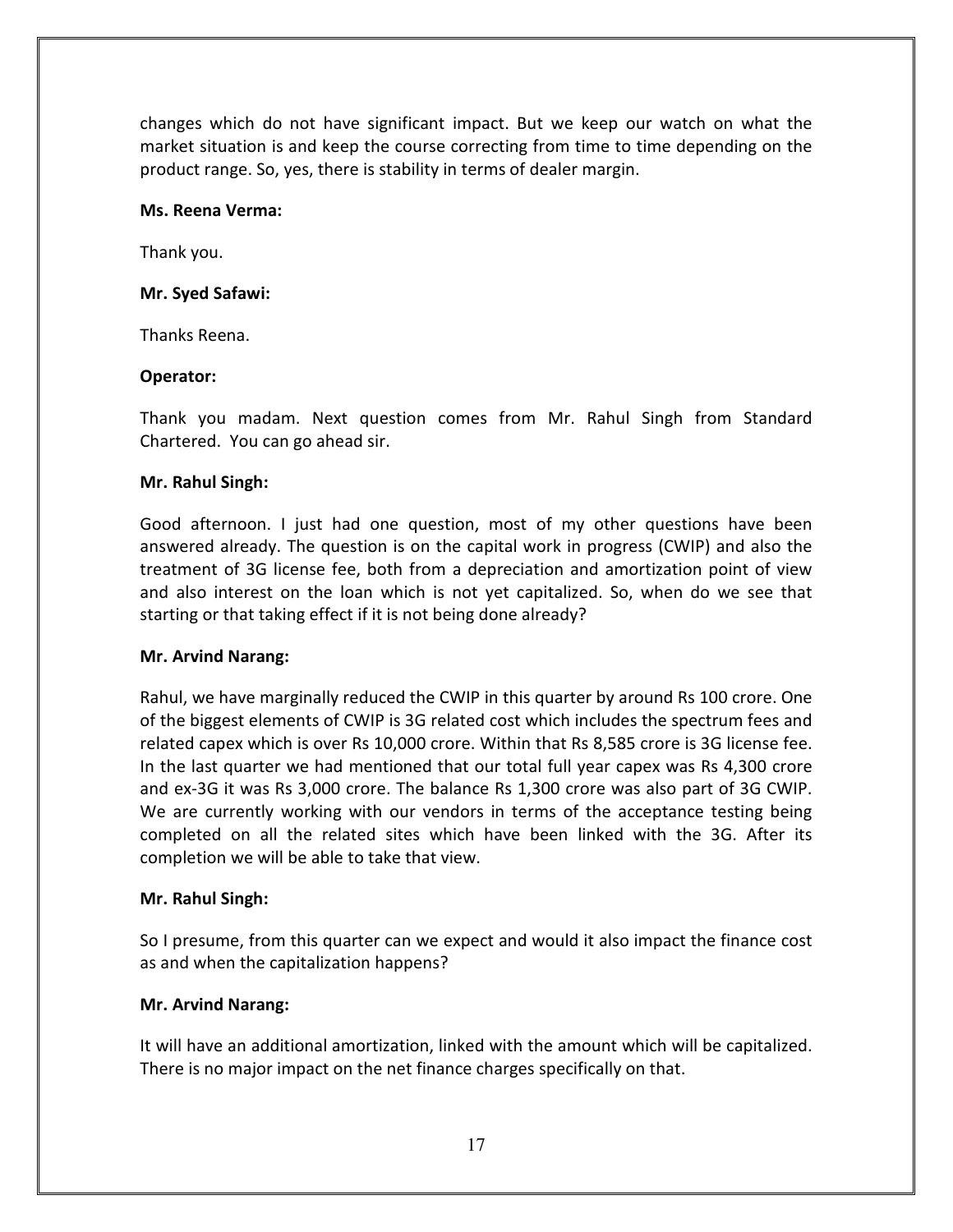#### Mr. Rahul Singh:

Okay. One last thing, the remaining Rs 8,000 crore of capital work in progress, ex 3G, is also a very high number for the current state of growth where you are in, where your annual capex is only Rs 1,500 crore. So, when do we see and what exactly is the remaining Rs 8,000 crore?

## Mr. Arvind Narang:

A significant part of the CWIP is part of Reliance Infratel towers for which we took the call that we don't need to erect more towers immediately. Moreover, on the Global Enterprise Business unit, the cable system which has been under project is also a part of it. Once that gets completed a substantial part of CWIP will become a part of the fixed assets.

#### Mr. Rahul Singh:

Okay, Thanks Arvind.

#### Operator:

Thank you sir. Next question comes from Mr. G.V. Giri from IIFL Capital. You can go ahead sir.

#### Mr. G.V. Giri:

Thanks very much. My first question is on your 3G subscriber base of 2mn. Is it all small screens or is there some dongles revenue also in this?

Number two: In your CWIP, are the un-erected towers a substantial portion and will they form a part of your tower transaction?

Number three: Your loans and advances have increased quite sharply this quarter. Can you throw some color on that?

And lastly, the tax is negative in this quarter. How should we think about that going forward?

#### Mr. Syed Safawi:

Giri, the first one on the 3G, it is a combined number of all 3G users. We don't give segmented breakdown, but that is a combined number of all dongles as well as mobile data service users.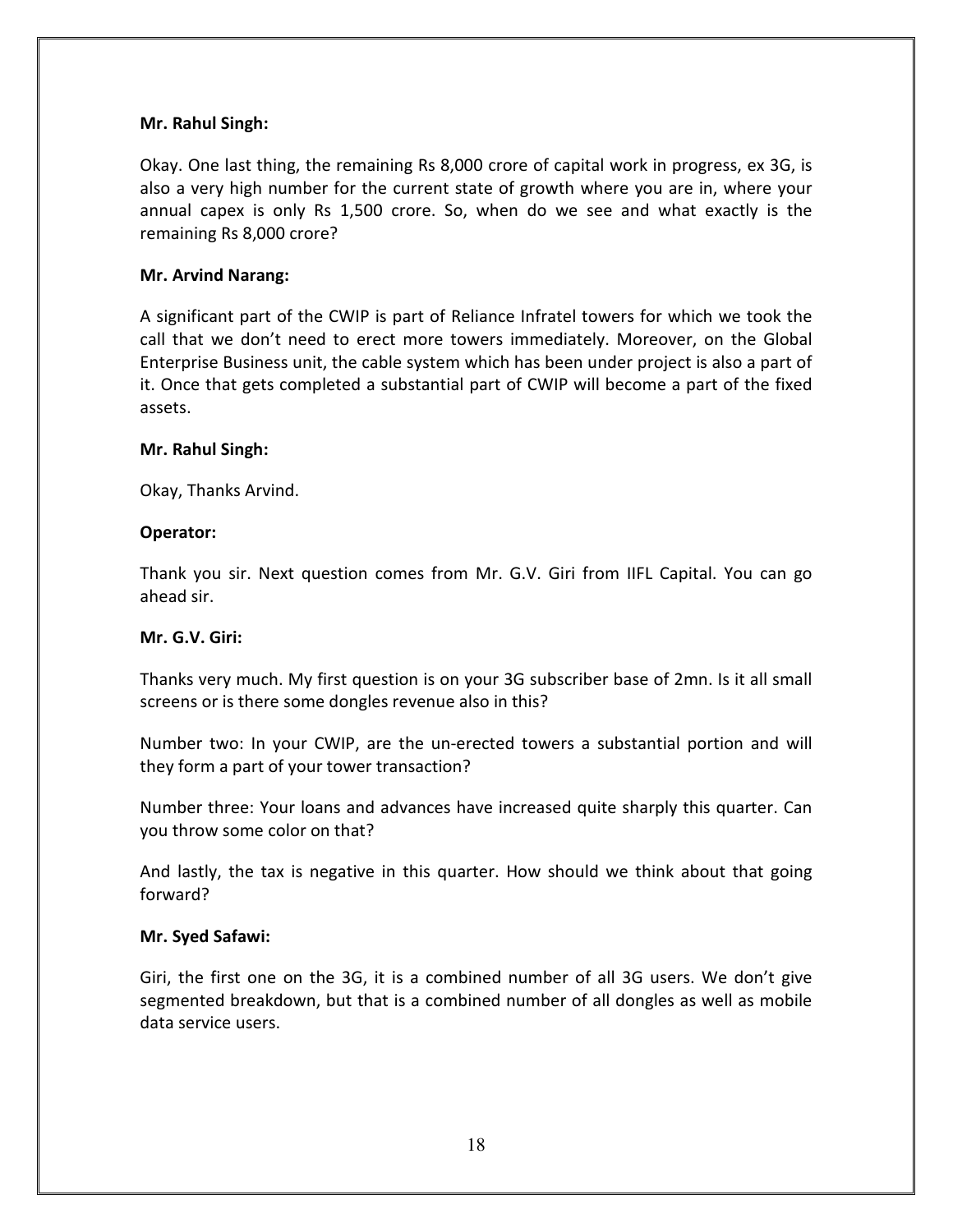#### Mr. G.V. Giri:

Sure Syed, but don't you have the equivalent service on CDMA also and therefore how would one think about this?

#### Mr. Syed Safawi:

The ARPUs of the customers are in line with our CDMA ARPUs which are very healthy, post paid obviously being higher than prepaid and dongles being higher than mobile data services. So, if you have estimates of CDMA you can take those into account onto 3G as well. So, there is similar trend that you will see in 3G.

I will just hand over to Arvind for the remaining questions.

#### Mr. Arvind Narang:

Giri, the loans and advances which have gone up by Rs 622 crore are largely because of three reasons. One is the advance which has been paid to the vendors this quarter. Second is service tax related credits, and third is the related TDS. Regarding your question on CWIP, based on the transaction being progressed on the Infratel, the CWIP is a part of that and it should also get accordingly reduced. I am assuming that your question is on the post completion of the transaction, to which the answer is a yes.

Regarding your question on the tax, we had mentioned in the last quarter that there was a tax provision of Rs 171 crore on account of provision for the deferred taxes which is not there in this quarter and hence the tax is negative. We can't give you any specific guidance on the future taxes.

#### Mr. G.V. Giri:

Sure, thank you very much.

# Operator:

Thank you sir. Next question comes from Ms. Malvika Gupta from JP Morgan. You can go ahead madam.

#### Ms. Malvika Gupta:

Thank you, I just have a couple of questions. I just wanted to clarify first on the depreciation and amortization in the quarter for Rs 976 crore that does not include anything in 3G. Can I assume that from the next quarter you will have a 3G amortization impact?

And my second question is on other revenue. I just want to understand why have it has declined in the quarter and what would it be going forward? Thank you.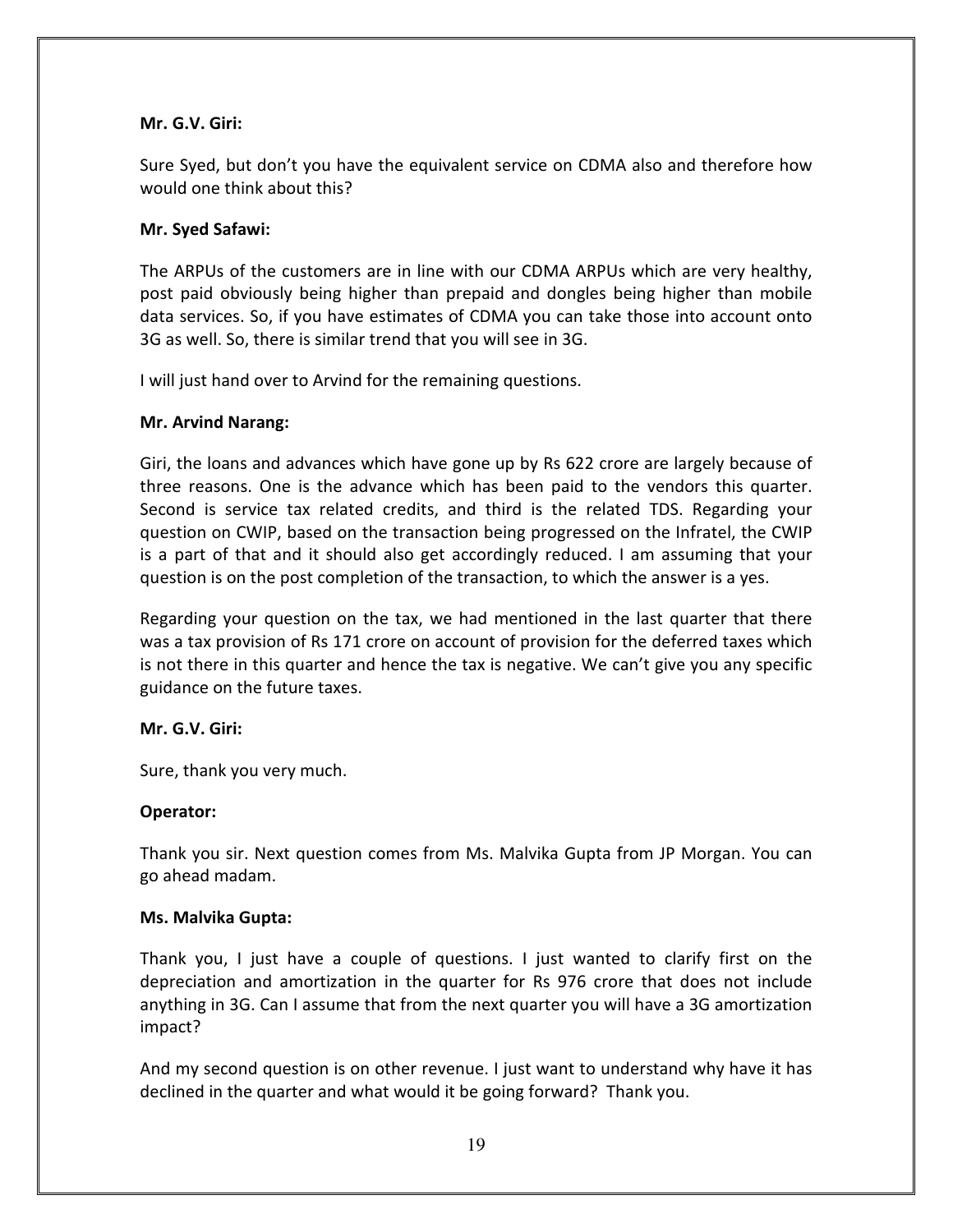## Mr. Arvind Narang:

Malvika, in this quarter we have not included the amortization on the 3G cost because of the process of the vendor testing certification which is currently underway. Once we complete that process then it will be amortized in the coming quarters.

The other revenues have gone down by around Rs 86 crore. Other income broadly has four elements. One is the DTH business; the second is the Reliance World Stores which are pretty stable as both these businesses are on an ongoing basis. The third is Reliance Tech Services and the fourth is any other new initiative which happens at a corporate level. So, on a quarterly basis, it may have some ups and downs but on an annualized basis it may give a similar trend. Infact, the increasing trend between both the DTH as well as the Reliance World Stores revenues shall continue.

#### Ms. Malvika Gupta:

Okay, thank you very much.

## Operator:

Thank you madam. Next in line we have a follow up question from Mr. Gaurav Malhotra from Citi Group. You can go ahead sir.

#### Mr. Gaurav Malhotra:

Hi! I just have one clarification on the 3G. Is the CWIP of around Rs 10,000 crore related to 3G, or is it that amount related to the fourth quarter? And apart from the Rs 10,000 crore of the 3G related CWIP, does the remaining includes towers as well as the 2G?

#### Mr. Arvind Narang:

Gaurav, Rs 8,585 crore is the license fee which has been paid for 3G. For the last full year our ex-3G guidance was Rs 3,000 crore and our capex for the full year was Rs 4,300 crore. So, the 3G capex was around Rs 1,300 crore. The current quarter's capex for the wireless business is around Rs 200 crore, which is also part of that CWIP. These numbers put together will give you over Rs 10,000 crore. We have already mentioned the three or four other projects which are also a part of CWIP including towers and submarine cable network.

#### Mr. Gaurav Malhotra:

Okay, thank you.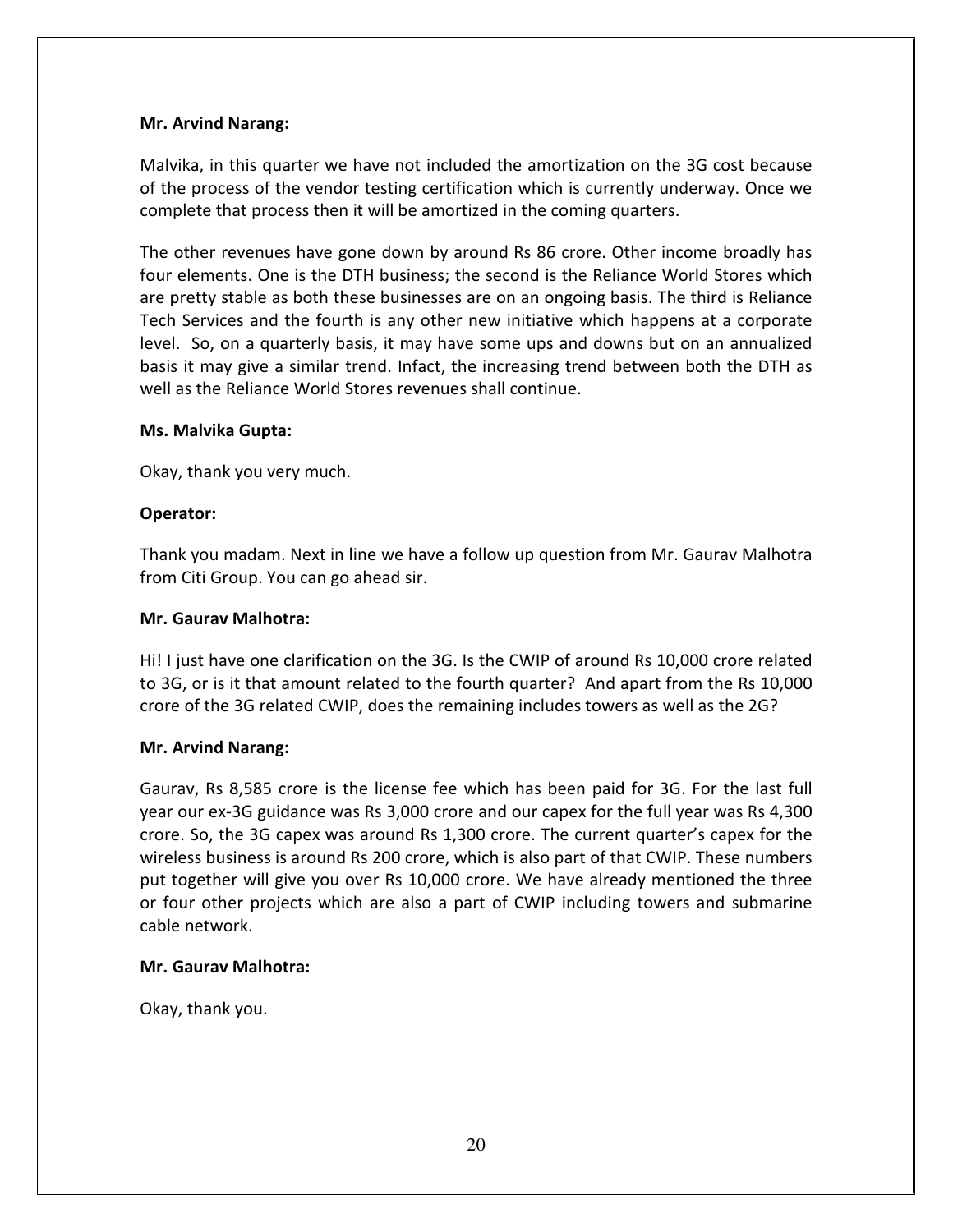## Operator:

Thank you sir. Next question comes from Mr. Sachin Gupta from Nomura. You can go ahead sir.

#### Mr. Sachin Gupta:

Thanks very much. Just two things, firstly on the Infratel transaction. Given the broader market volatility we are seeing, how likely will the Infratel transaction succeed/complete in the near term?

And secondly, you had mentioned previously about the recent price hike that, RCOM is not really following the broader market. What is the rationale for the price increase then, is it inflation related issues or is there something else? Thank you.

## Mr. Syed Safawi:

In InfraTel, we are in the advanced due diligence stage with all the stake holders, and all the interested parties. They are extremely keen and there is no let down in any intensity that we have been seeing over the last 4-6 weeks. Even as we speak today, there are follow on engagements happening. The intensity continues and we hope the transaction will proceed on track and hopefully get closure over the next couple of months itself.

On the pricing increase, if over 2 years you don't take a price increase then obviously 8- 10% inflation is bound to catch up. And that is the inflationary pressure that I was alluding to that all the costs are going up, diesel has gone up, network costs for us went up even in this quarter, salary increases and fixed costs are also getting impacted. We need to course correct on our pricing at some point in time which we have managed to do after 2 years looking at our own internal cost pressures. So, I think that is the honest answer to that.

#### Mr. Sachin Gupta:

Thank you.

#### Operator:

Thank you sir. Next in line we have follow up question from Mr. Srinivas Rao from Deutsche Bank. You can go ahead sir.

#### Mr. Srinivas Rao:

Thank you sir. I have two questions. Your EBIDTA per minute is coming off slowly for almost last 7 quarters. Given your potential RPM trend, is it fair to assume this could be the bottom?